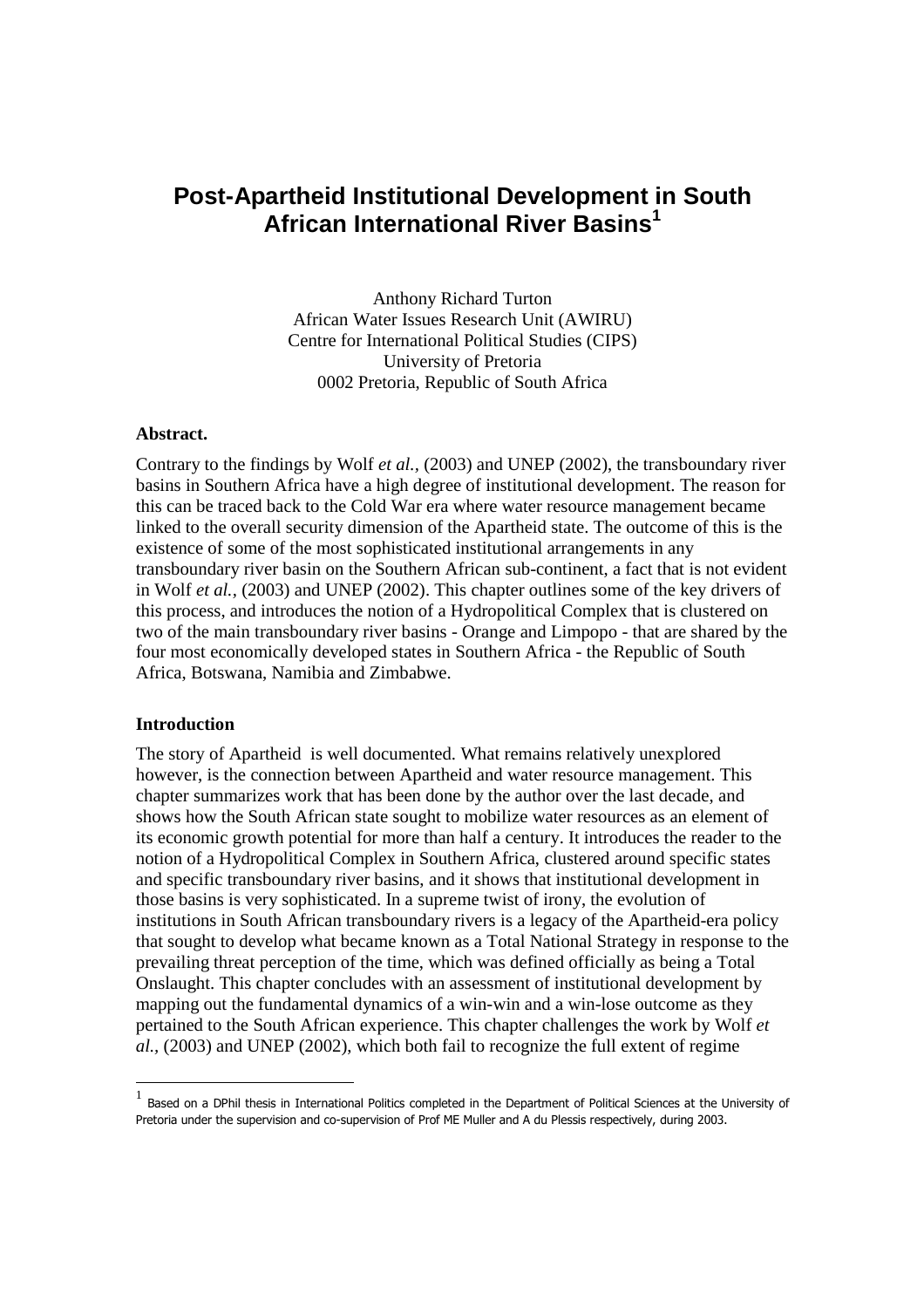creation and institutional development that exists in South Africa's four international river basins, and consequently incorrectly identify them as basins at risk.

# **The Southern African Hydropolitical Complex**

The patterns of political interaction that occurred within the Southern African region were closely associated with Cold War rivalries. An analysis of the specific patterns of amity and enmity between states, factions, interest groups and other important actors over the last half-century reflects a predictable pattern of Cold War rivalry between America and the former Soviet Union, enacted through their respective surrogate forces. This is an element of what has been called 'overlay', which is defined as that condition when great power interests transcend mere political penetration, and come to dominate a region so heavily that the local pattern of security relations virtually ceases to operate, such as occurred with the European colonization of Africa (Buzan, 1991:188; Buzan & Wæver, forthcoming). It can therefore be argued that three distinct levels of overlay existed in Southern Africa. Colonialism was the first and most written about; the Cold War was the second and probably the least written about; while Apartheid was the third, with considerable literature on this subject in general, but nothing on this subject as it pertains to water resource management. These three levels of overlay consequently had a marked impact on the politics of Southern Africa.

Building on to this notion, Buzan (1991:210) has noted the existence of a set of what he calls "regional security complexes" in the developing world, with one of these being the Southern African Regional Security Complex consisting of the Republic of South Africa, Namibia, Botswana, Zimbabwe, Angola, Zambia, Malawi, Mozambique, Lesotho and Swaziland. Buzan defines a security complex as being "a set of units (typically states) whose major processes of securitization, desecuritization, or both are so interlinked that their security problems cannot reasonably be analyzed or resolved apart from one another" (Buzan *et al.,* 1998:201). In this regard, securitization is constituted by the inter-subjective establishment of an existential threat within any sector (military, political, economic, societal and environmental) with a saliency sufficient to have substantial political effects (Buzan *et al.,* 1998:25); whereas desecuritization refers to the shifting of specific, strategically important issues out of the emergency mode and into the formal bargaining processes of the political sphere (Buzan *et al.,* 1998:4). Security complexes thus emphasize the interdependence of both rivalry and shared interests (Buzan, 1991:190), or stated differently, reflect the shifting patterns of amity and enmity over time (Buzan, 1991:198). Security complexes are analytical entities consisting of units displaying distinct patterns of both amity and enmity, characterized by predominantly inward looking national security relationships, surrounded by a zone of relative indifference.

This definition evolved from the earlier work by Buzan (1991:190) that was cited by Schultz (1995:97) in the context of what he calls the "Tigris and Euphrates Hydropolitical Security Complex". Schultz' work is the first to have linked Buzan's views on security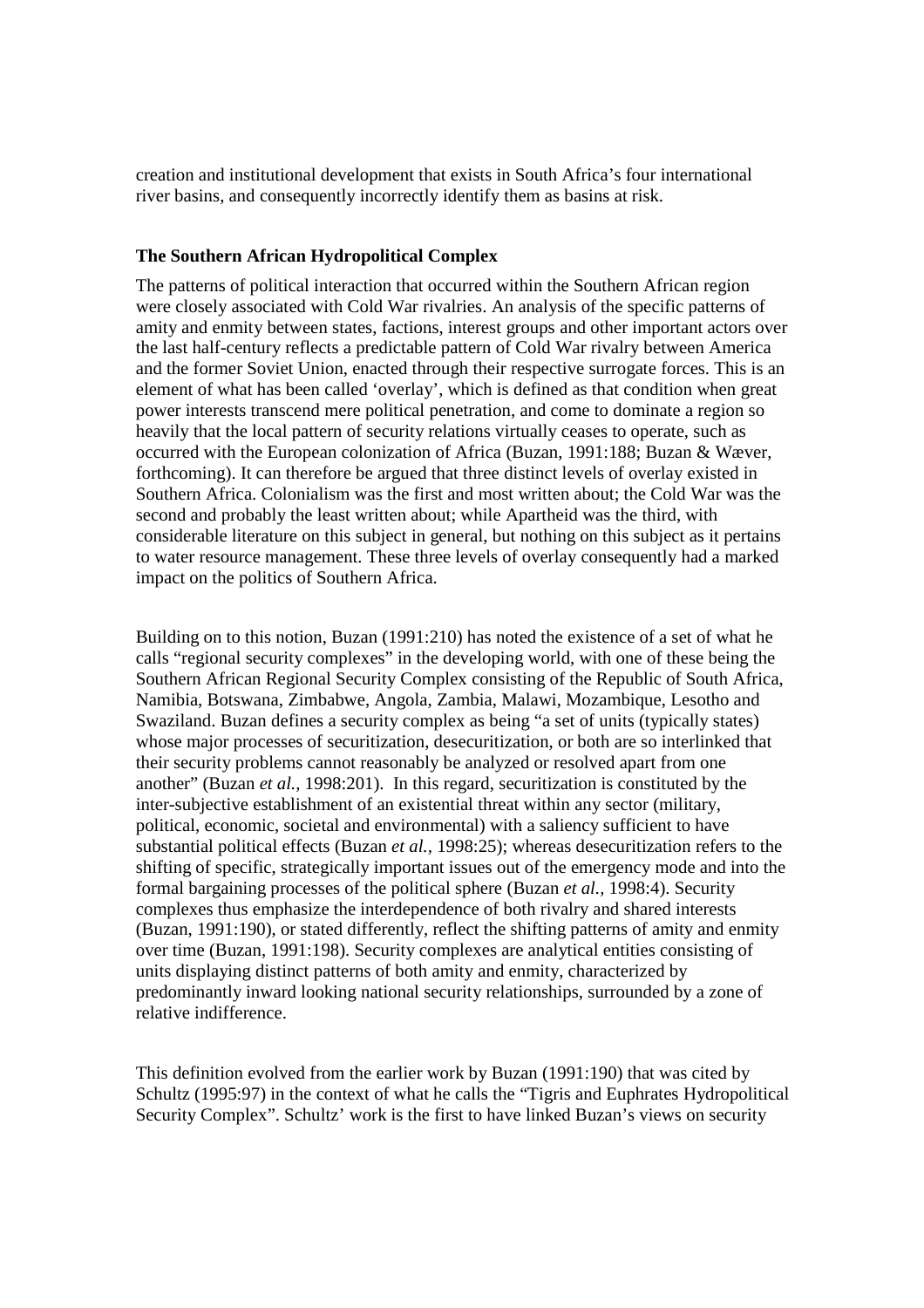complex theory to the study of hydropolitics. In his seminal work on the hydropolitics of the Middle East and North Africa (MENA) region, Allan (2000:245) notes the value of security complex theory, but concludes that while it explains what has happened, it does not predict what will happen in the future (Allan, 2000:248). There is consequently the need for the improvement of theory if it is to have both explanatory and predicative capabilities.

Encouraged by this, the author decided to develop a deeper understanding of how security complex theory could be applied to Southern African hydropolitics. Buzan (1991:187) notes that security is relational, meaning that one cannot understand the security of one state without understanding the international pattern of security interdependence in which it is embedded. This means that two things are relevant to a study of hydropolitics at the international level in the context of Southern Africa. Firstly, overlay is a key factor as it has shaped those patterns of amity and enmity over time. Secondly, states are locked together by virtue of their co-riparian status in any given international river basin. This has prompted the author to explore the linkage between these two aspects further (Turton, 2003a; 2003b; 2003c), which has resulted in the development of a set of concepts that serve to explain some of the institutional developments in transboundary river basins that are shared between South Africa and her respective neighbours. The author has concluded that a "Hydropolitical Complex" is emerging as a distinct component of what Buzan (1991:210) has described as the "Southern African Security Complex" (Turton, 2003a; 2003b; 2003c). This Southern African Hydropolitical Complex consists of the political interaction between states that are clustered on various international river basins and comprises four key concepts:

Pivotal States: There are four pivotal states within the Southern African Hydropolitical Complex - the Republic of South Africa, Botswana, Namibia, and Zimbabwe. The hydropolitical criteria for the pivotal state label relate to two critical variables, and in order to qualify as being pivotal, a country needs to meet both of these criteria:

- A high level of economic development within each country<sup>i</sup>;
- A high reliance on shared river basins for strategic sources of water supply as a critical element of its national economic development.

Pivotal Basins: There are two pivotal river basins within the Southern African Hydropolitical Complex - the Orange and the Limpopo. The hydropolitical criteria for the pivotal basin label relate to two critical variables, with both criteria needing to be met in order to qualify. These are:

- The strategic importance of the river basin to any one (or all) of the four pivotal states in terms of the economic development that it supports;
- The extent to which the river basin is closed, with "closure" referring to a river basin with no utilizable outflow of water (Seckler, 1996) or with no more water left to be allocated to productive activities (Svendsen *et al.,* 2001:184).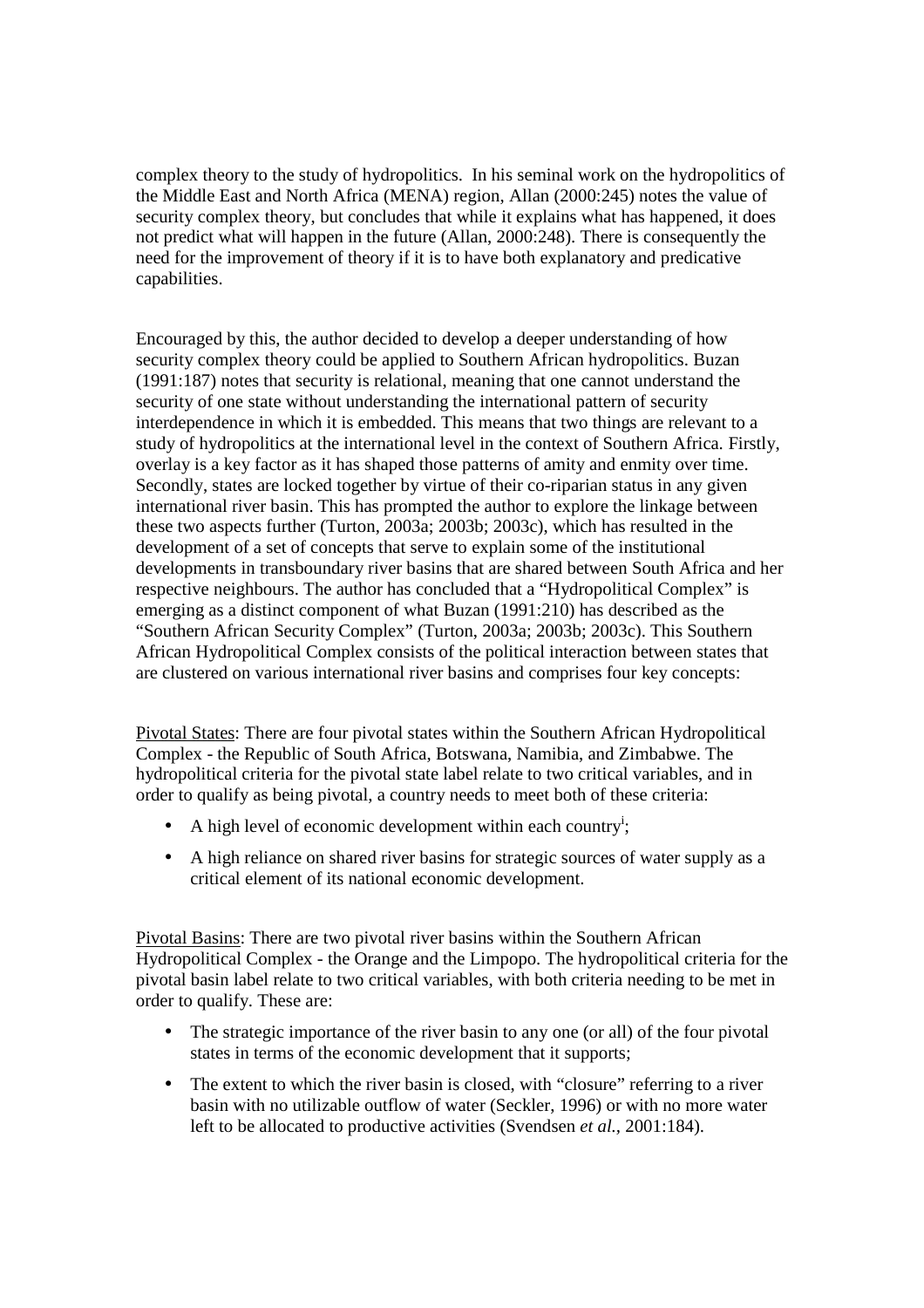Impacted States: There are at least seven impacted states in the Southern African Hydropolitical Complex - Angola, Mozambique, Swaziland, Lesotho, Zambia, Malawi, and Tanzania. The hydropolitical criteria for the "impacted state" label relate to two critical variables, with both criteria needing to be met in order to qualify. These are:

- The level of need for water from either a pivotal basin or an impacted basin as a foundation for the economic development of the impacted state;
- The degree to which current (or future) economic development in an impacted state has, or is likely to be, limited by a pivotal state by virtue of the co-riparian status of the two (or more) states within a given river basin.

Impacted Basins: There are at least seven impacted basins in the Southern African Hydropoltical Complex - Zambezi, Kunene, Okavango, Incomati, Maputo, Pungué, and Save. The hydropolitical criteria for the "impacted basin" label relate to two critical variables, with both criteria needing to be met in order to qualify. These are:

- The extent to which a pivotal state relies on the water from the impacted basin for current (or future) economic development;
- The degree to which the development options of the impacted state within the impacted basin have been, or are likely to be, limited by the actions or plans of the pivotal state.

|                       |                                                                              | <b>International River Basin</b>    |                                     |                                                                                                    |           |           |                 |           |           |                                          |
|-----------------------|------------------------------------------------------------------------------|-------------------------------------|-------------------------------------|----------------------------------------------------------------------------------------------------|-----------|-----------|-----------------|-----------|-----------|------------------------------------------|
|                       |                                                                              | <b>Pivotal</b>                      |                                     | <b>Impacted</b>                                                                                    |           |           |                 |           |           |                                          |
|                       |                                                                              | Orange                              | Limpopo                             | Okavango                                                                                           | Cunene    | Incomati  | Maputo          | Pungué    | Save      | Zambezi                                  |
| <b>Pivotal State</b>  | <b>Namibia</b><br><b>Botswana</b><br><b>South Africa</b><br>Zimbabwe         | <b>PS</b><br><b>SC</b><br><b>PS</b> | <b>PS</b><br><b>PS</b><br><b>PS</b> | <b>PS</b><br><b>PS</b>                                                                             | <b>PS</b> | <b>PS</b> | <b>PS</b>       | <b>PS</b> | <b>PS</b> | <b>PS</b><br><b>PS</b><br><b>PS</b>      |
| <b>Impacted State</b> | Angola<br>Mozambique<br>Swaziland<br>Lesotho<br>Zambia<br>Malawi<br>Tanzania | IS                                  | IS                                  | IS<br><b>Legend</b><br>$PS = Pivotal State$<br>$IS = \text{Impacted State}$<br>$SC = Special Case$ | IS        | IS<br>IS  | IS<br><b>IS</b> | IS        | IS        | <b>IS</b><br>IS<br>IS<br><b>IS</b><br>IS |

**Figure 1: The Southern African Hydropolitical Complex (Turton, 2003a:288).**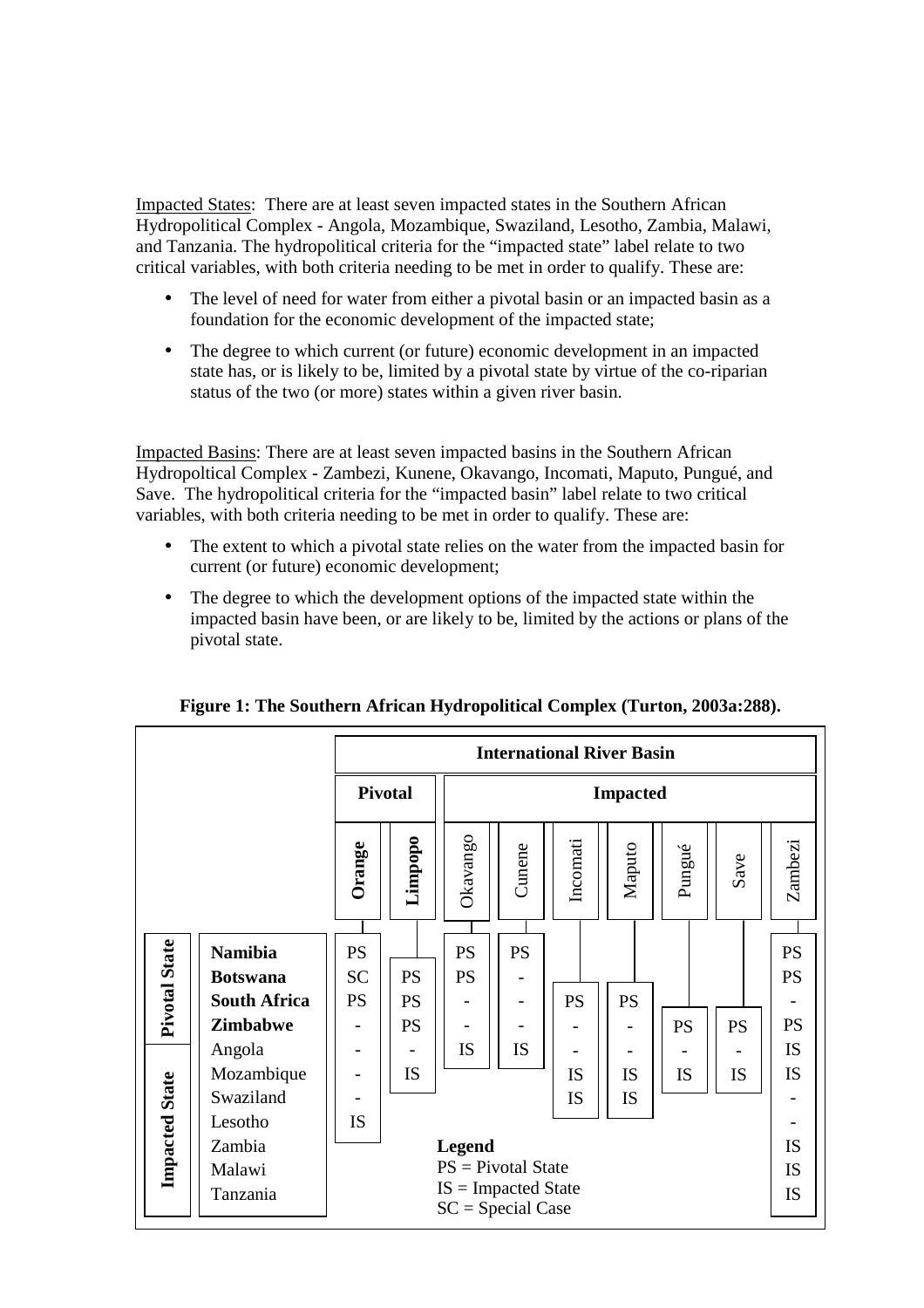Both Impacted States and Impacted Basins can be considered as being dependent variables, presenting as symptoms in the cause-effect linkage of the overall hydropolitical equation; while Pivotal States and Pivotal Basins can be considered as being independent variables, acting as fundamental drivers or foci of hydropolitical dynamics. This is a useful way of understanding the patterns of amity and enmity between various states in Southern Africa, and as such it becomes a way of providing a more nuanced analysis of international relations as they pertain to the water sector. Stated differently then, if international relations is how states behave under conditions of structural anarchy, and if transboundary river basins link states in a physical relationship, what can we learn from studying institutional development in those basins from a hydropolitical perspective?

## **History of Development in the South African Water Sector**

The Southern African region as a whole is characterized by significant maldistribution of water resources, with large swathes of land receiving less than 500 mm of precipitation per annum. In fact, around 60% of the total mean annual runoff (MAR) of the entire Southern African region arises from just 20% of the land surface area. Coupled with this is an extremely high evaporative demand, which means in effect that what water does fall as rain, is almost immediately lost to evaporation. In South Africa for example, the annual average rainfall is 487 mm, with one of the lowest conversions of rainfall to runoff in the world. In fact, the total average runoff (that portion of rainfall that is not lost to evaporation and which eventually finds its way into rivers) is only some 10% of total annual rainfall (Rabie & Day, 1992:647). Of the resultant runoff that becomes streamflow, a mere 60% (Rabie & Day, 1992:647) to 62% (O'Keefe *et al.,* 1992:278) can be economically exploited, because of the extreme variability of these rainfall events. This natural climatic variability has become a stimulus for the construction of dams in an attempt to retain as much streamflow as possible. The World Commission on Dams report listing the top ten countries by virtue of the number of dams constructed for particular purposes (irrigation, water supply, flood control and hydropower), contains South Africa and Zimbabwe (WCD, 2000:373), both of which are Pivotal States.

South Africa is the most industrialized state in Southern Africa. It is also one of the most water stressed countries, with water availability acting as a possible limiting factor to its long-term economic growth potential. This makes water resource management a strategic issue. For this reason, early reconnaissance work was done with a view to assessing the future viability of sourcing water outside of the areas of need, and if necessary in neighbouring states. There are many examples of this. A start was made in 1956 to study the hydrology of Basutoland (pre-independence Lesotho) as a possible future strategic supply of water for the South African Goldfields and related industrial complex (Ninham Shand, 1956). This subsequently became the foundation of the Lesotho Highlands Water Project (LHWP) (Carter, 1965; Young, 1961), which is one of the largest water transfer schemes in Africa.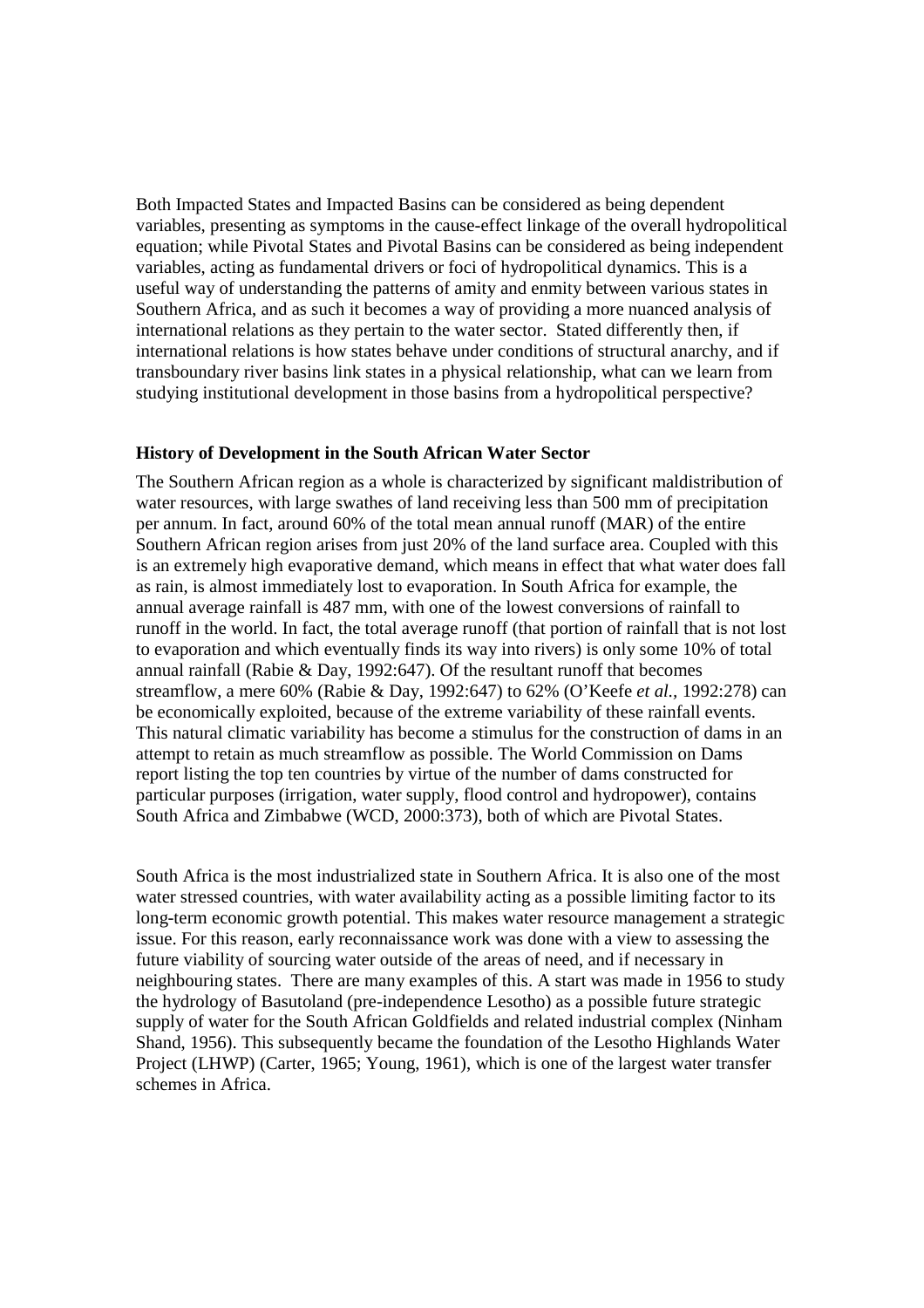The water, economic development and energy nexus can be traced back to early agreements between South Africa (in its capacity as the most economically developed state in the region, but also partially in its capacity as the UN Mandated trustee of what was to become Namibia), and Portugal (in its capacity as the colonial power in both Mozambique and Angola). In this regard, an agreement was reached in 1926 for the study of the potential for hydroelectric power in the Cunene River (Treaty, 1926), which is the border between what was then the Portuguese colony of Angola and the UN Mandated Territory of South West Africa under South African control. The construction of the Kariba Dam<sup>ii</sup> in the 1950's as a cornerstone of the economic development of Rhodesia, which at that time was seen to be a bastion of European (meaning White) rule in what was then the Federation of Rhodesia and Nyasaland<sup>iii</sup>, provided renewed impetus to this water, economic development and energy nexus. The thinking at the time was that if Kariba Dam could be so successful in launching an aggressive policy of economic development in Rhodesia, then similar developments could be used to launch the economic development of South Africa and Mozambique. Consequently, an agreement was reached in 1964 to explore these issues in greater detail. This resulted in a specific agreement being finalized in 1969 on the development of the Cabora Bassa Project in Mozambique downstream of Kariba Dam (Treaty, 1969a), with a similar specific agreement being reached simultaneously on the development of the Cunene River (Treaty, 1969b).

Other grandiose water transfer schemes were also developed. An early study on the transfer of water from the Zambezi/Chobe confluence via Botswana to South Africa (Borchert & Kempe, 1985; Conley, 1995; Williams, 1986) was refined to a plan involving the construction of a 1,116-km concrete structure feeding  $2,500 \times 10^6$  m<sup>3</sup> of water into the Vaal River Supply Area (Borchert, 1987; Scudder *et al.,* 1993:268). A feasibility study of this proposal found that the cost of water delivered to Pretoria was competitive with existing water supply schemes (Scudder *et al.,* 1993:263; Midgley, 1987). Contemporary literature refers to this as the mooted Zambezi/Limpopo link (Heyns, 2002:167). It can therefore be seen that considerable energy was spent on developing plans for the sourcing of water outside of the areas of need as a future strategic supply on which the economic growth and development of the South African economy could be based.

Returning back to the notion of overlay that was introduced earlier on, three things happened that impacted on these grandiose schemes. The first was the demise of colonialism, the second was the cessation of Cold War hostilities, and with that the collapse of the Apartheid State. Let us examine the buildup up of these in some detail, in order to assess the impact of their subsequent demise.

Colonialism had a major impact on the politics of Africa in general, and South Africa in particular. British Prime Minister Harold Macmillan made his now famous 'Winds of Change' speech in the Cape Town Parliament in which he spelled out the strong desire for independence that was emerging in the colonies (Geldenhuys, 1984:11). This desire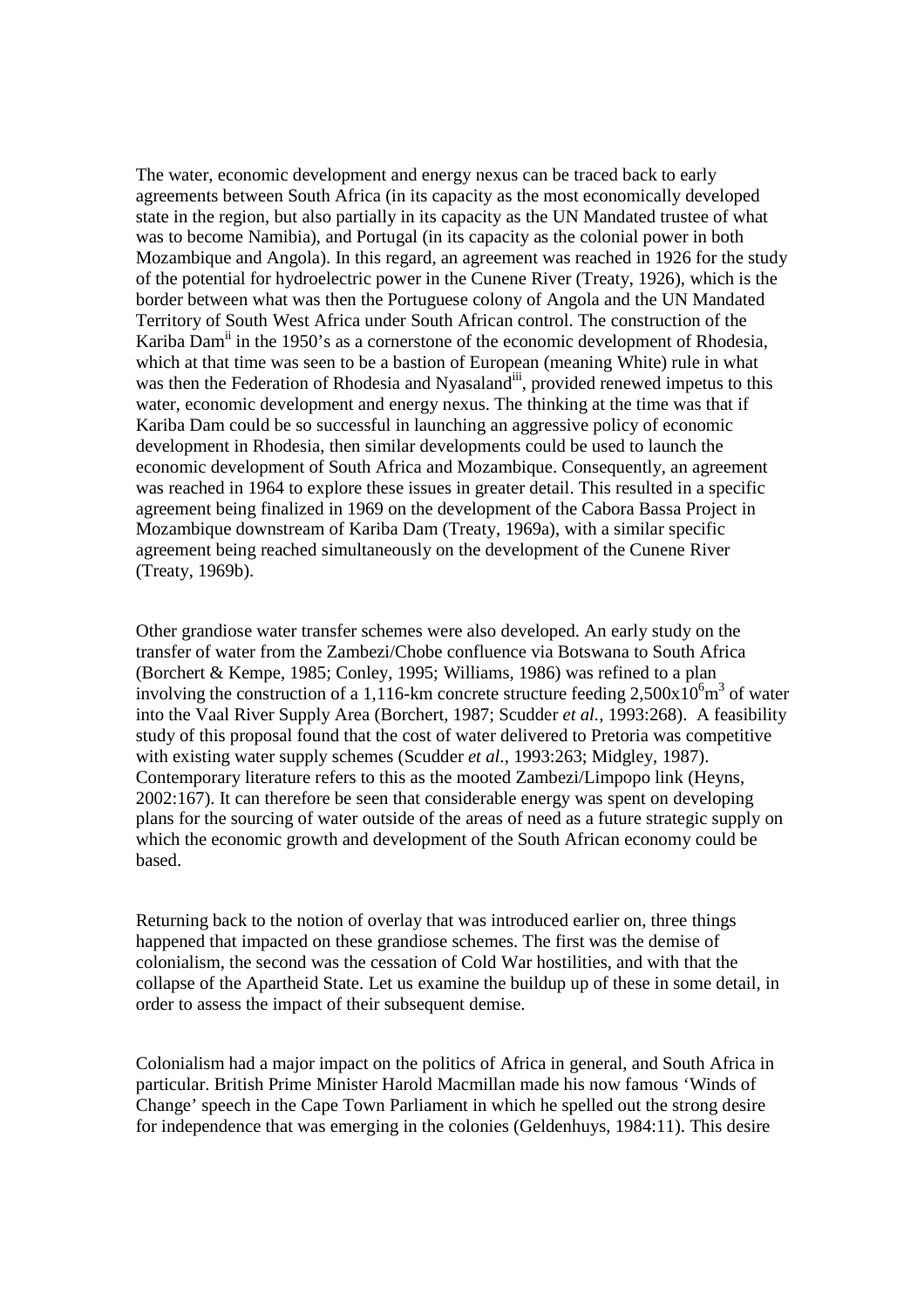for independence was being felt acutely in Southern Africa. The Portuguese colonies of Angola and Mozambique were both theatres for a war of liberation. The British colonies of Southern Rhodesia<sup>iv</sup>, Northern Rhodesia<sup>v</sup>, Nyasaland and South Africa also saw various forms of anti-colonial struggle taking place. Significantly, South Africa had strong independence sentiments based on the deep-seated anger that was still being harbored by the Afrikaners at the humiliation of the Boer War defeat half a century earlier, and still in the living memory of many a survivor of the British concentration camps. The three British Protectorates in the region, Bechuanaland<sup>vi</sup>, Basutoland<sup>vii</sup> and Swaziland were never colonies, but were functioning monarchies that had appealed for the protection of the British Monarch during the time of Zulu national expansion and Boer settler land invasions a century earlier.

The domino effect of what subsequently occurred can be traced back to two distinct trigger events. The first trigger event was undoubtedly the British withdrawal from the various colonies in the 1960's. This was partly because Britain had been financially ruined by World War II and was no longer in any state to maintain the colonies. This served to reduce the impact of colonial overlay, striking deep-seated fear into the hearts of various white minority governments who saw themselves as being bastions of European styled "civilization" in the far flung outreaches of Africa. The spate of newlyindependent countries also gave new impetus to the various liberation movements operating at the time, and in particular gave them access to safe bases from which they could train their guerilla fighters, and generally regroup. The second trigger event was the Sharpeville Massacre inside South Africa, which occurred on 21 March 1960 and resulted in the death of 69 people and the wounding of a further 180 (Spitz & Chaskalson, 2000:7). This event resulted in a declaration of a State of Emergency, the banning of the various liberation movements<sup>viii</sup> and the subsequent launch of what became known as the "armed struggle". Central to this armed struggle was the search for safe rear bases, many of which were made available in the newly independent countries of the region, from which guerilla attacks could be launched.

If these were the two trigger events then a whole series of consequences flowed from them. One of these took the form of a deep-seated fear of independence - a sentiment that was expressed mostly by the White minority, who increasingly felt insecure in the face of the so-called "Winds of Change". A dramatic manifestation of this fear was the Unilateral Declaration of Independence (UDI) for Rhodesia by Prime Minister Ian Smith, which resulted almost immediately in a repressive bush war. Afraid as they were of the political consequences of independence in the face of the events surrounding the Sharpeville Massacre, South Africa was quick to support Smith's UDI from Britain. This polarized the Southern African region, and set out the battle lines for the next quarter century of struggle. South Africa deployed paramilitary units in support of Smith. This gained momentum in 1966 when the guerilla war was launched in Namibia (Frankel, 1984:102), making the Caprivi Strip a theatre of war in which South Africa and Rhodesia had a strategic interest. Both South Africa and Rhodesia deployed forces in support of the Portuguese army in Angola and Mozambique. The Portuguese forces were taking a battering however, and similar to the American experience in Vietnam, the trickle of dead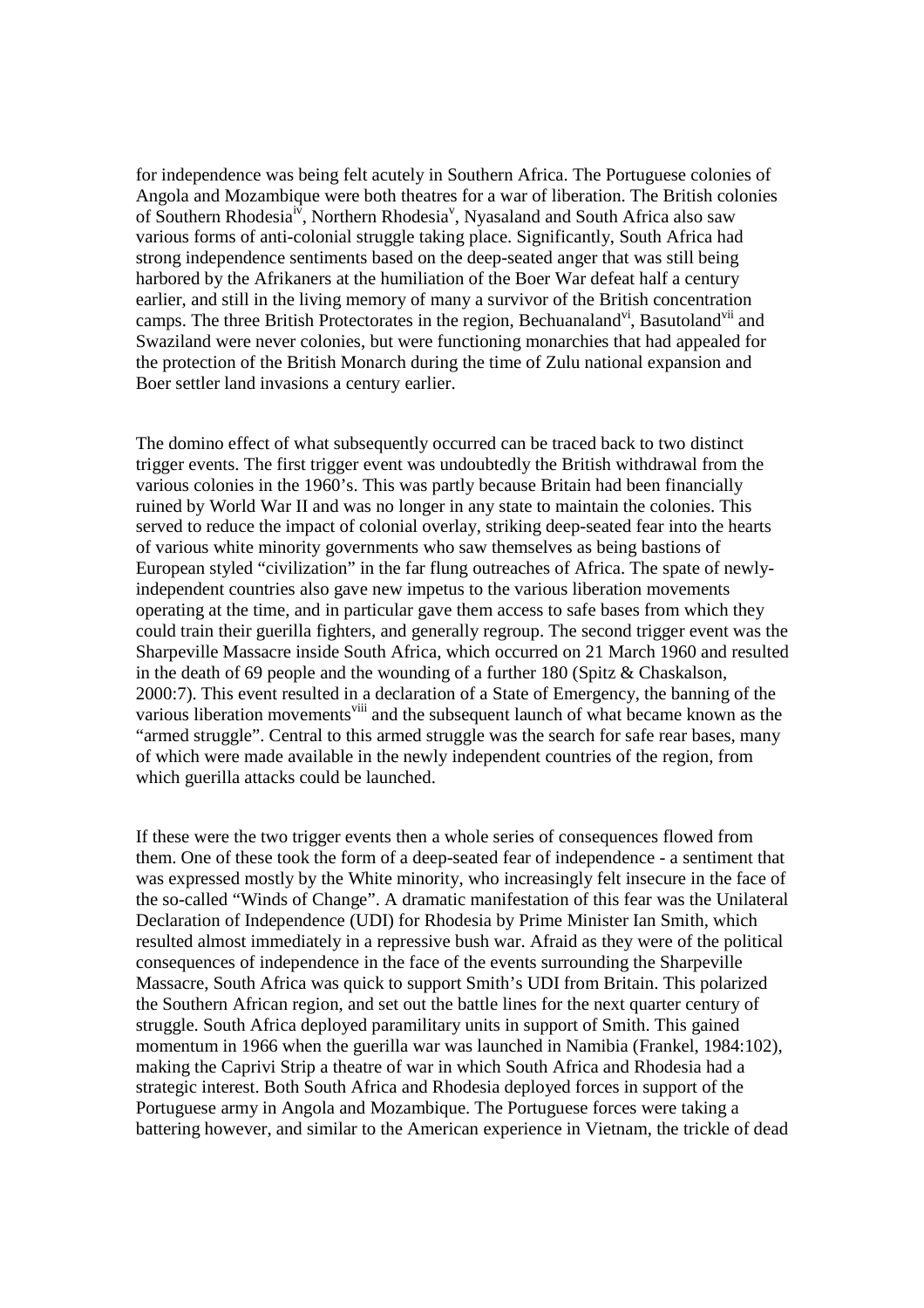and wounded back to Portugal was met by growing public resentment. In 1975 a *coup d'état* took place in Portugal, overthrowing the military regime and changing the balance of power in Southern Africa overnight. Portugal decided to withdraw from all of its former colonies, leaving no transitional governments in place, and in some cases leaving different factions to fight it out in order to determine who would become the new legitimate government of the now independent colony. The effects of this was startling, coming as it did on top of already heightened fears about Black majority rule. In Rhodesia, a second military front was opened up, with guerilla forces finding a safe haven in the now liberated Mozambique. From that moment on, a military solution was no longer possible in Rhodesia even with increased South African support. In Angola, three factions that had been united in their struggle against Portuguese colonial oppression, turned against each other in a bitter civil war that was to last until 2002. This sudden turn of events saw South African military forces being deployed in Angola, where they would stay until their eventual defeat at the Battle of Cuito Cuanavale in 1988 (Simon, 1991:187).

So how is this all relevant to institutional development in the water sector?

The two trigger events noted above, and in particular the deteriorating security situation that arose from these two events, gave birth over time to a specific threat perception in South Africa that was based on the "carrot" of development cooperation as an inducement to the non-support of the various liberation movements, and the "stick" of military retaliation in the event that this positive inducement was not heeded. The first discernable elements of this can be traced back to the 1973 White Paper on Defence, which introduced the concept of a "total strategy" into the South African political psyche for the first time (Geldenhuys, 1984:140). The 1977 Defence White Paper was largely devoted to refining the concept of a total national strategy, first mooted in 1973, as an official policy. This defined a "total national strategy" as being "the comprehensive plan to utilize all the means available to a state according to an integrated pattern in order to achieve the national aims within the framework of specific policies" (Geldenhuys, 1984:140). This total strategy had its roots in the counter-revolutionary experiences of the Americans in Vietnam, the British in Malaya, and the French in Algeria and Indo-China. The term 'total strategy' is derived directly from André Beaufre's work *An Introduction to Strategy* (Frankel, 1984:46). As such it resonated well with the security elites in the emerging South African garrison state, with its peculiar threat perception that interpreted the Cuban and East German support of the African liberation movements in Southern Africa, as being evidence of a 'total onslaught', driven by Soviet imperialism (Frankel, 1984:55).

This saw the subsequent development of a two-pronged approach to security-related issues, and heralded the start of the gradual securitization of water resource management. The one element was based on a strong military response to any threat, supported by destabilization via economic means (Gutteridge, 1983:38). The olive branch of economic development thus became securitized, with far-reaching ramifications that are being felt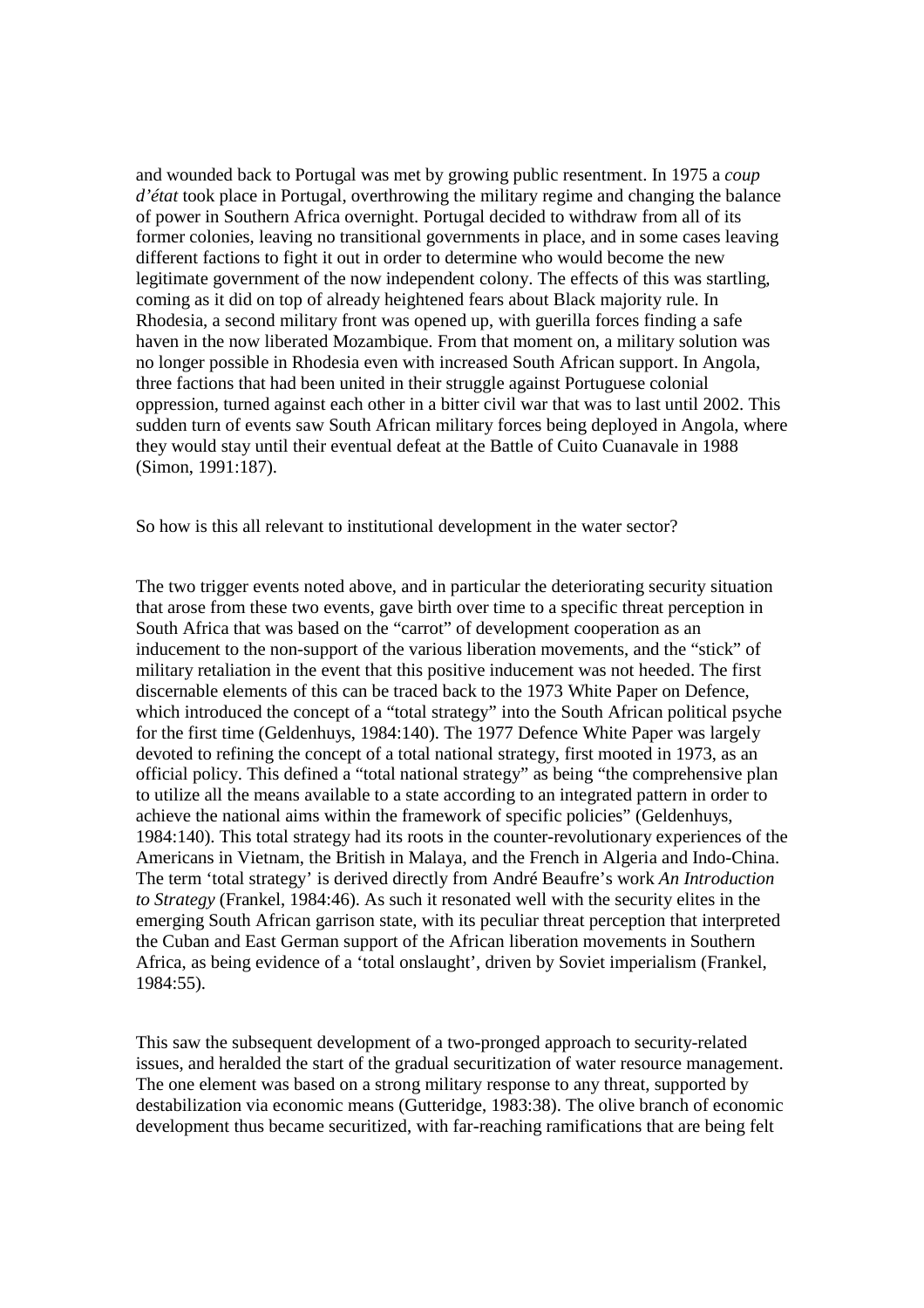today. This was given greater structure when P.W. Botha<sup>ix</sup> produced a 12-point plan for survival at the Nationalist Party<sup>x</sup> Congress in 1979 (Gutteridge, 1985a:93). Central to this total strategy was economic development and the resultant dependencies that would emerge from this. The foundation for this thinking can be traced to the speech made by Prime Minister John Vorster in 1974, in which he spoke of a "power block" of states (Geldenhuys, 1984:39). This was subsequently refined when he spoke of a constellation of politically independent states maintaining close economic ties. When P.W. Botha came to power, he used what he called a Constellation of Southern African States (CONSAS) as the basis of his policy (Geldenhuys, 1984:41). Foreign Minister Pik Botha subsequently announced in 1979 that this vision embraced some 40 million people south of the Cunene and Zambezi Rivers all joining forces to design a common approach to the security, economic and political field. The grandiose water transfer schemes from the Zambezi noted above (Scudder *et al.,* 1993:263; Midgley, 1987:15), should consequently be evaluated in this light, because the water, economic development and state security nexus was a fundamental driver of that process - a fact that is totally ignored in all of the contemporary literature on South African institutional development in the water sector.

At the Lancaster House Conference in late 1979, the foundation was laid for the cessation of hostilities in Rhodesia. Bishop Abel Muzorewa was widely tipped to win the elections, so it came as a great shock to the security elites in Pretoria when Robert Mugabe swept to victory in 1980. Mugabe immediately announced that he had no intention of joining the proposed CONSAS. Instead Zimbabwe, along with Botswana, Lesotho, Swaziland, Mozambique, Angola, Zambia, Malawi and Tanzania, joined forces in the Southern African Development Coordination Conference (SADCC), which was formally launched in Lusaka during 1980. This new grouping was specifically designed to reduce their combined dependence on South Africa (Baynham, 1989:88; Conley & van Niekerk, 1998:145), and was quickly dubbed the 'counter-constellation' (Geldenhuys, 1984:41). The establishment of SADCC was thus a direct response to South Africa's policy of destabilization. The linkage between water and development became manifest at the 4<sup>th</sup> SADCC consultative conference which was held in Lusaka during 1984. Opening the conference, President Kenneth Kaunda of Zambia said that the effects of water scarcity and drought had resulted in food deficits and poor prospects for agricultural development in Southern Africa (Africa, 1984).

The emergence of this total strategy approach saw South African foreign policy becoming captive to the State Security Council (SSC) (Frankel, 1984:149), which had an all-consuming security focus to it. Seen in this light, every aspect of foreign relations became securitized, including cooperation over water resources. An example of the impact of the so-called total strategy in the water sector can be found in a paper that was written by the Chief Engineer of the Rand Water Board, who used the concept to contextualize the need for the South African economic heartland to gain access to secure supplies of water (James, 1980). Listed in this document are inter-basin transfer (IBT) schemes such as the Lesotho Highlands Water Project (LHWP), the Tugela-Vaal link and the mooted Okavango development. Significantly, gaining access to the Okavango is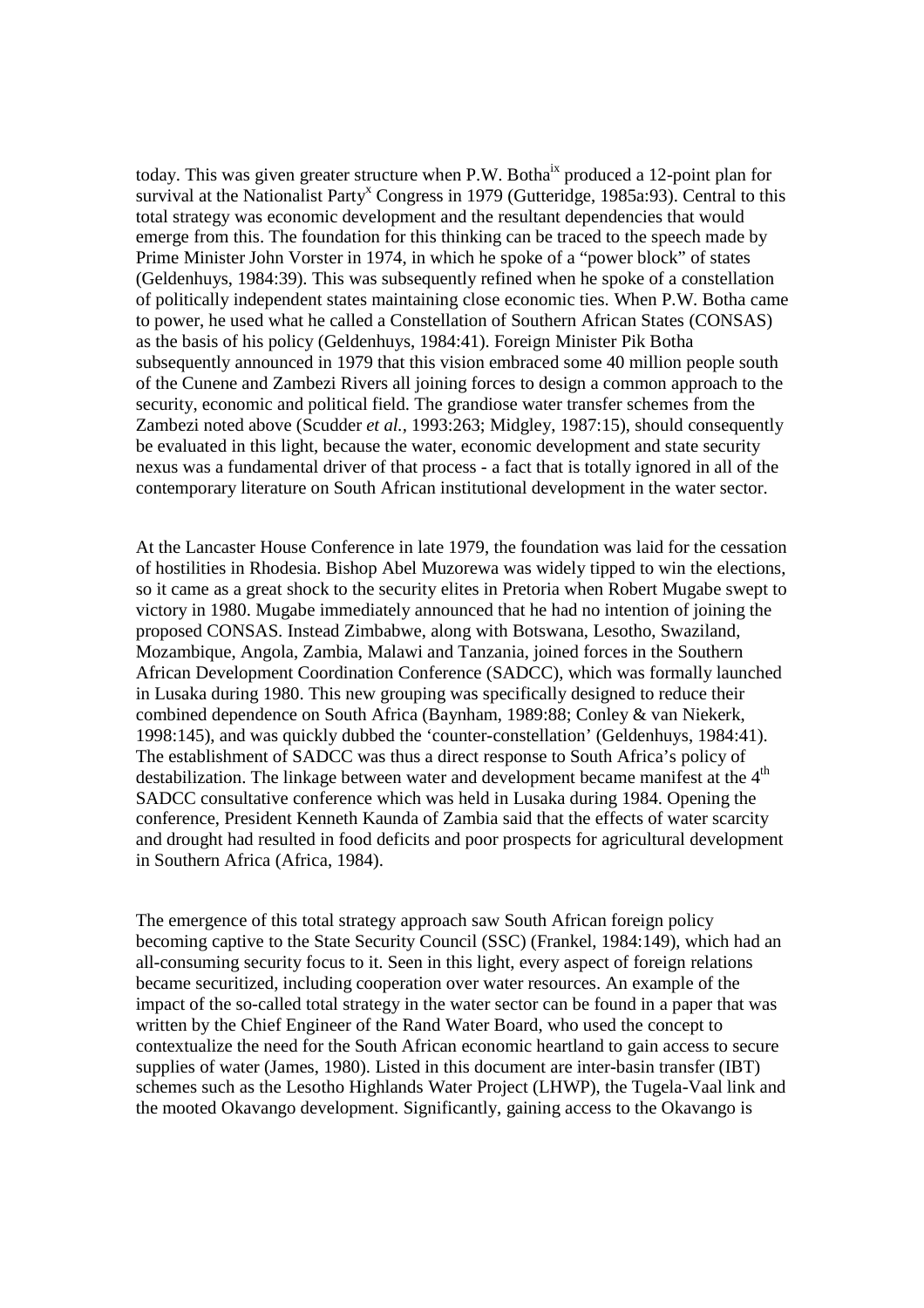referred to in the context of CONSAS (Blanchon, 2001:123), thereby establishing water as a strategic element of this overall policy.

The first active military retaliation was launched in 1981 (Geldenhuys, 1984:140), with a South African Defence Force (SADF) Special Forces raid on guerilla bases at Matola near Maputo in Mozambique (Gutteridge, 1981:14). This was followed in 1982 with retaliatory attacks against guerilla targets in Maseru, Lesotho (Gutteridge, 1983:35). These signaled that South Africa was not prepared to countenance what they perceived as being terrorist or guerilla bases in neighbouring states (Geldenhuys, 1983:47) using rhetoric that resembles the contemporary American-led "War on Terror". This was manifest in subsequent attacks on targets in Angola, Mozambique, Lesotho, Botswana and Zimbabwe. A Southern African Defence Zone was conceived embracing Namibia, Botswana, Swaziland and Zimbabwe to counter the presence of East German troops in Angola and Mozambique (Gutteridge, 1981:19). This marked an escalation in South African destabilization tactics, involving both military action and economic pressure (Geldenhuys, 1983:43), which simply strengthened SADCC resolve to liberate their members from the stranglehold of South African economic power (Geldenhuys, 1983:47). South Africa increasingly became isolated (Geldenhuys, 1990:206) as a pariah state, associating closely with the experiences of Taiwan and Israel (Frankel, 1984:65). Central to this was the deeply held belief by government decision-making elites that these three states were strategic pillars against a global Marxist onslaught that the Free World would not be able to ignore in the long-term (Geldenhuys, 1984:116), so the actions were designed to buy time until that realization was made.

On the "carrot" side of this strategic equation, significant peace inducements were offered. A security agreement between South Africa and Swaziland was reached which was immediately supported by an economic cooperation agreement (Treaty, 1983a). This was followed shortly afterwards when the Nkomati Peace Accords (Treaty, 1984a) were signed by President Samora Machel of Mozambique and Prime Minister P.W. Botha of South Africa, during March 1984 (Gutteridge, 1985a:94). Water was intimately linked to the Nkomati Accord process when an agreement was signed during May in Cape Town between Mozambique, Portugal and South Africa on the revival of the Cabora Bassa Project (Treaty, 1984b). Similar security agreements were mooted between South Africa and Botswana, where economic cooperation and possible access to the Okavango River was discussed; and Lesotho, where access to water was also a feature (Gutteridge, 1985a:100).

The need for such security agreements was underscored by unrest within South Africa that was escalating uncontrollably, with the SADF being committed to internal riot control. The African National Congress (ANC) held a high-level meeting in Kabwe, Zambia during June 1985 at which time a decision was taken to allow attacks on soft targets (Gutteridge, 1985b:129). Special Forces reprisal was launched in Kabwe a few days later. A State of Emergency was announced in 1985, giving security forces wider powers (Gutteridge, 1985b:124). The ANC leadership started to regard the internal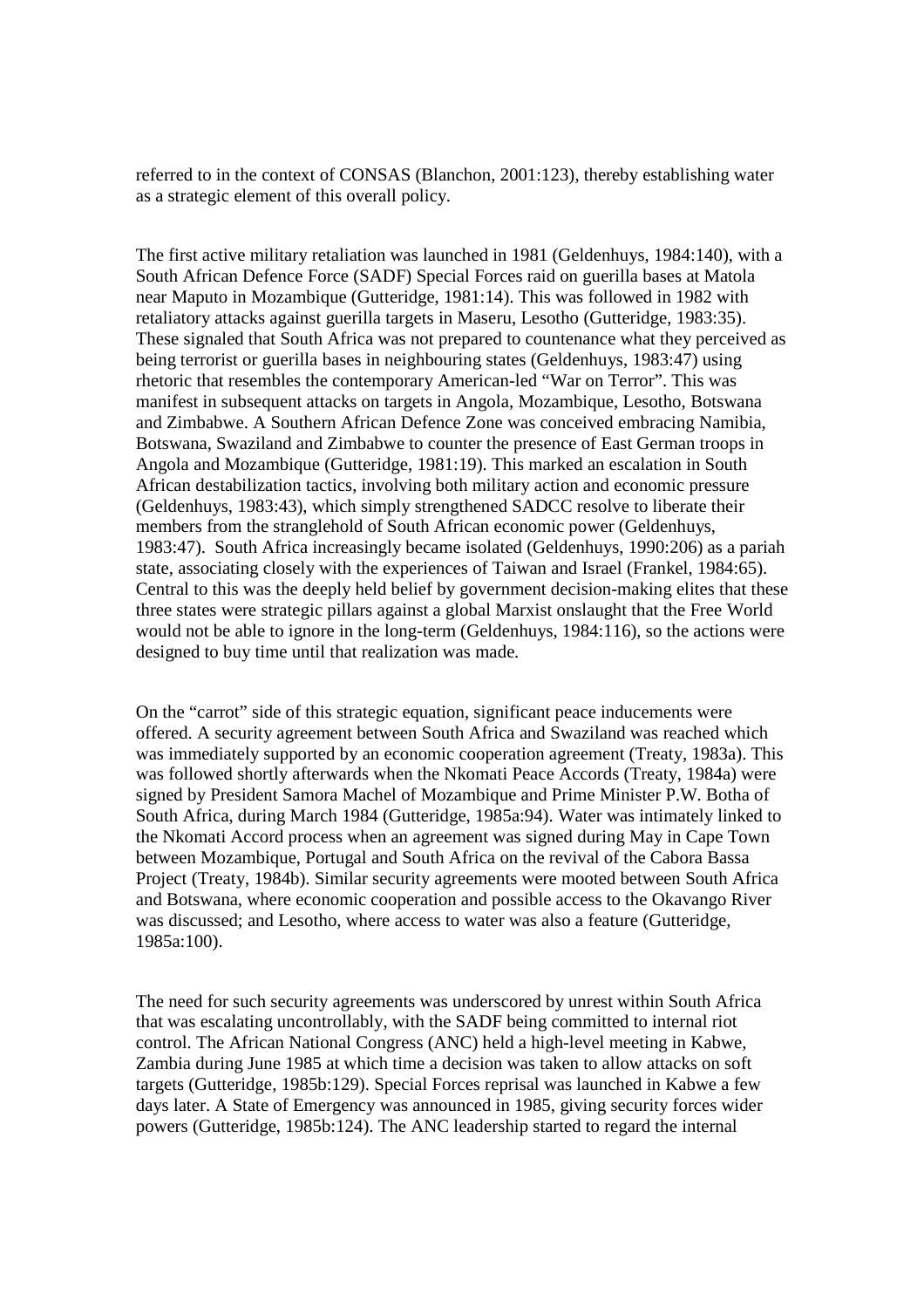situation as a 'peoples' war' from this moment onwards (Gutteridge, 1985b:130). The situation deteriorated rapidly with a flight of foreign capital threatening a total collapse of the economy, so all foreign currency trading was suspended in South Africa on 27 August 1985 (Gutteridge, 1985b:144). The security problems were grave indeed, with South Africa literally teetering on the very brink of financial collapse.

During 1986 violence erupted in Natal between *comrades* from the ANC and Zulu *impis* from Chief Mangosuthu Buthelezi's Inkatha Freedom Party (IFP) (Gutteridge, 1990:168). This degenerated into a localized low-intensity civil war, which endured until after the election of Nelson Mandela as the first democratic President of South Africa (Percival & Homer-Dixon, 1995:3). In neighbouring Lesotho, Major General Justin Lekhanya overthrew Chief Leabua Jonathan during a military *coup d'état* on 20 January 1986 (Lawrence, 1986). Shortly after this the Treaty on the Lesotho Highlands Water Project was signed on 24 October 1986 between 'Pik' Botha of South Africa and Col. Thaabe Letsie of Lesotho (Treaty, 1986a), fuelling speculation about possible South African involvement (Homer-Dixon, 1994:19). Commentary on this project from that time reflects the socio-economic benefit angle that was central to the total strategy approach (Vorster, 1988:95). It is against this background that the feasibility of transferring water from the Zambezi via Botswana to Pretoria (Scudder *et al.,* 1993:263; Midgley, 1987:15) should be evaluated. The existing transboundary water supply from the Molatedi Dam in South Africa to Gaborone should also be seen in light of this total strategy approach.

## **An Assessment of Post-Apartheid Institutional Development**

Having noted the fundamental driving forces at work in Southern Africa, it now remains to determine how these have impacted on institutional development in the South African water sector. A detailed assessment of the four international river basins to which South Africa is a riparian state has shown that two distinct categories of outcome have emerged as a result of the political dynamics noted above (Turton, 2003a). For ease of assessment these can be called plus-sum (win-win) outcomes and zero-sum (win-lose) outcomes.

If international relations refer to the way that sovereign states interact in an overall system of structural anarchy, then it is encouraging to note that anarchy is what states choose to make of it. Regimes are a recognized way of ordering that anarchy, by reducing uncertainty and institutionalizing relationships between states. In short, a regime is a key element in the desecuritization of issues such as water resource management in transboundary rivers. A regime is defined as a set of implicit or explicit principles, norms, rules and decision-making procedures around which actors' expectations converge in a given area of international relations (Krasner, 1982:186; 1983:2). Regimes differ from institutions because they lack enforceability, but they are a specific form of institution (Turton, 2003a).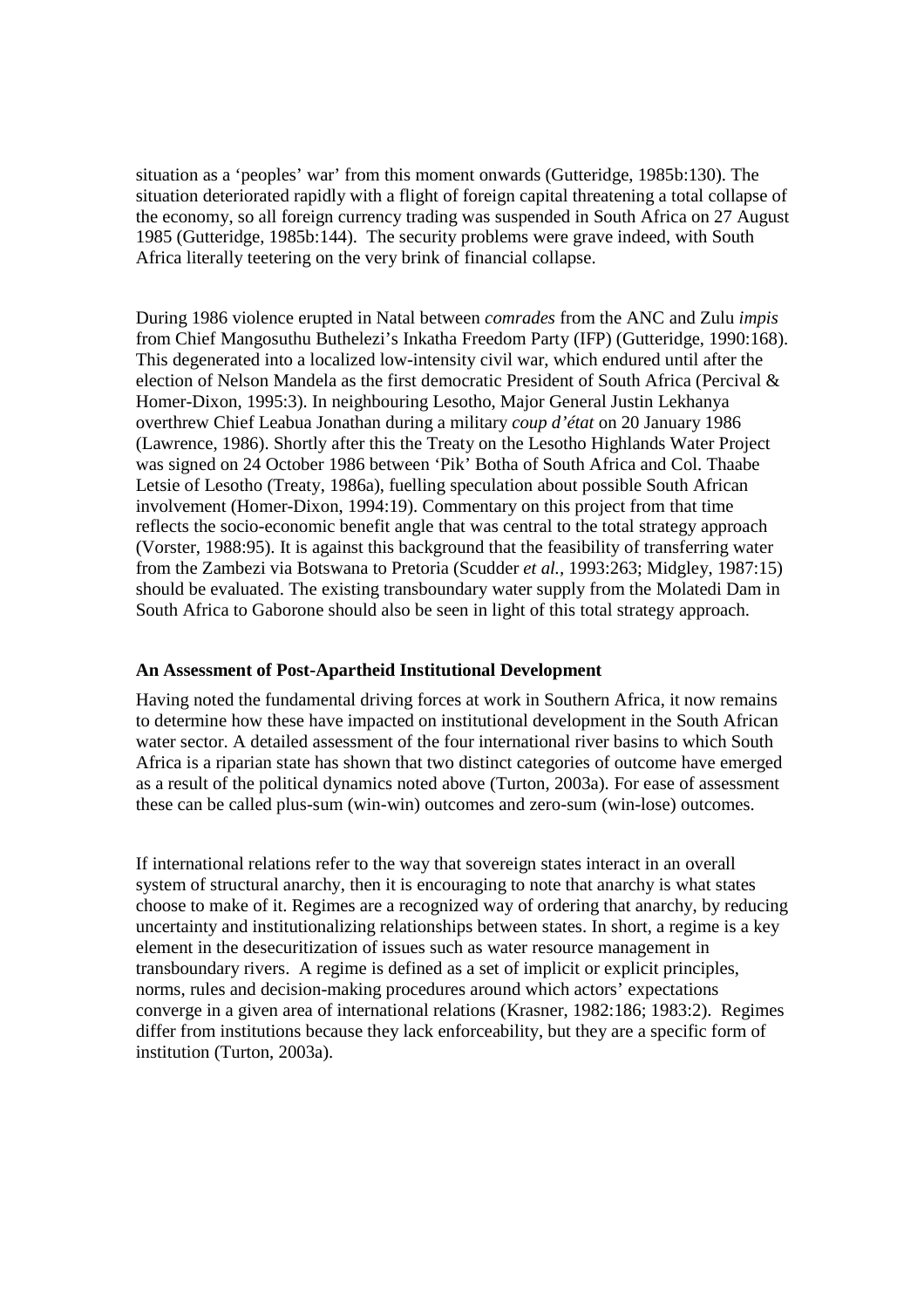#### Plus-Sum Outcomes.

Plus-sum outcomes occurred in the Orange and Limpopo River (Pivotal Basins), and in the Incomati and Maputo River (Impacted Basins). In this regard, South Africa as the regional hegemonic power that was driven by a deep-seated sense of insecurity, sought to limit the range of actions left open to various neighbouring states in terms of the Total National Strategy approach of the Apartheid years. The one element of this two-pronged approach was to offer the inducement of economic development as an incentive to the respective co-riparian states not to harbor guerilla forces on their territory. This "carrot" of development took the form of major dam construction along with the necessary support infrastructure such as roads, bridges, hospitals, schools and communication networks. Available evidence suggests that when two specific sets of conditions were met by the non-hegemonic state when they were offered the incentive of economic cooperation by South Africa, then the outcome became plus-sum in configuration. These two conditions were:

- When the co-riparian state viewed the incentive that was offered by South Africa purely in terms of national self-interest. Stated simplistically, this means that the negotiators asked themselves what their country could gain from the deal being offered and acted accordingly.
- When the co-riparian states chose to frame the problem being confronted in nonideological terms.

This set of conditions was met by Lesotho in the Orange River, which gave rise to a series of agreements. In 1978 a Joint Technical Committee (JTC) was established between South Africa and Lesotho to investigate the feasibility of the Lesotho Highlands Water Project (LHWP). This led to the formal signing of an agreement in 1986 to establish the LHWP, along with various parastatal bodies needed to complete the project, under the overall management of the Joint Permanent Technical Commission (JPTC) (Treaty, 1986a). This was upgraded later to accommodate the closer cooperation between the two countries in the immediate post-Apartheid period (Treaty 1999).

Namibia was a special case because it was administered as a *de facto* province of South Africa during the Apartheid era. Formal regime development between the two countries started with the establishment of a Joint Technical Committee (JTC) just prior to Namibian independence (Treaty, 1987). This was upgraded immediately after Namibian independence but before the first democratic elections in South Africa when the Permanent Water Commission (PWC) was established (Treaty, 1992a). Simultaneously, an agreement was signed establishing the Joint Irrigation Authority (JIA) to implement the Treaty on the Vioolsdrift and Noordoewer Joint Irrigation Scheme (VNJIS) (Treaty, 1992b).

These two separate sets of bilateral arrangements were amalgamated in the post-Apartheid era with the establishment of the Orange-Senqu River Commission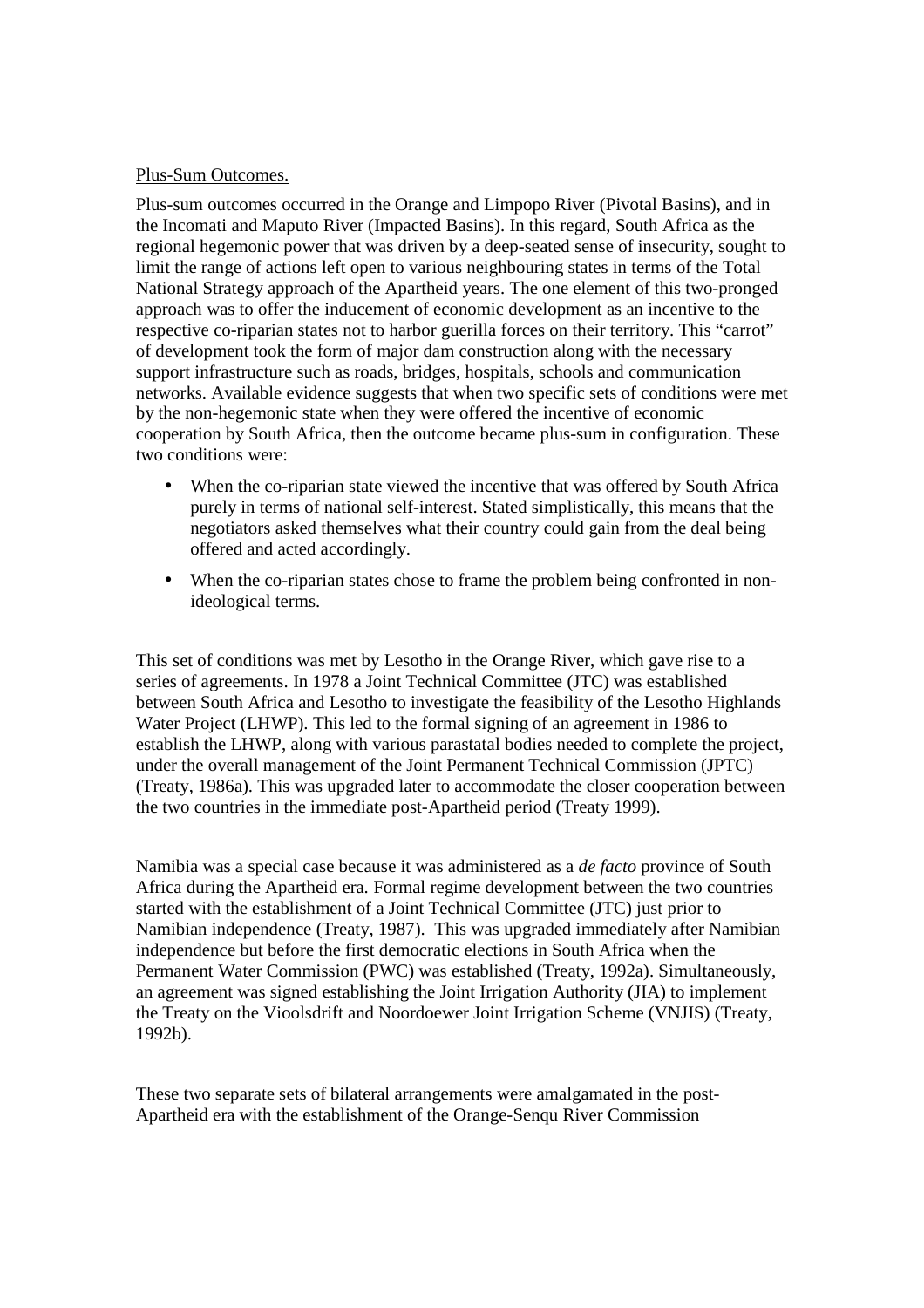(ORASECOM) (Treaty, 2000). The Orange River Basin is therefore managed jointly by all riparians, including Botswana, which is a really interesting case that deserves special mention. Botswana is a riparian to the Orange River by virtue of the Molopo River, which is endoreic and contributes no streamflow to the main stem of the river. Botswana also uses none of the water from the Orange River. Yet by virtue of its *de facto* riparian status, Botswana has opened up a wider range of strategic choices for itself in future, including the strengthening of bargaining positions in other river basins that are more strategically important to Botswana (Okavango and Limpopo). Significantly, Botswana is using its upstream status in the Limpopo, combined with the known strategic interest that South Africa has in possibly gaining access to the Zambezi River, as a bargaining tool. In short Botswana is offering South Africa the possibility of becoming a joint partner in any future scheme to mobilize Zambezi River water and transfer it to Gaborone in Botswana, or to Bulawayo in Zimbabwe. This strengthens the case for an emerging Hydropolitical Complex in Southern Africa as it is impacting on the international relations between states in a way that was not previously relevant.

This set of conditions was also met by Botswana in the Limpopo River Basin, which gave rise to the establishment of the Joint Permanent Technical Committee (JPTC) in 1983 (Treaty, 1983b). This functioned well from its inception and was consequently upgraded to a Joint Permanent Technical Commission (JPTC) on the Limpopo River Basin as far as it constitutes the borders between the two countries (Treaty, 1989). This is functioning well and has been responsible for the Joint Upper Limpopo Basin Study (JULBS) (JPTC, 1991), which is investigating a range of issues including the construction of three new dams. Bilateral relations were further strengthened in the immediate post-Apartheid period with the establishment of the Joint Permanent Commission for Cooperation (JPCC) (Treaty, 1997). This is a broad inter-governmental agreement aimed at fostering better relations in a variety of fields, and not just water.

Similarly, this set of conditions was met by Swaziland on the Incomati River. During the height of the political instability a basin-wide agreement was attempted between South Africa, Swaziland and Mozambique when the Tripartite Permanent Technical Committee (TPTC) was launched (Treaty, 1983c). When this failed (for reasons to be discussed under the zero-sum outcome heading below) South Africa offered Swaziland a bilateral agreement in the form of a Joint Water Commission (JWC) (Treaty, 1992c). This saw the establishment of the Komati Basin Water Authority (KOBWA) (Treaty, 1992d), which was responsible for the development of the Maguga and Driekoppies Dam complex - a smaller version of the LHWP without the major transboundary water transfer pipelines.

## Zero-Sum Outcomes.

Zero-sum outcomes occurred in the Limpopo (Pivotal Basin), and in the Incomati and Maputo River (Impacted Basins). In this regard, South Africa's desire to limit the range of actions left open to various neighbouring states in terms of the Total National Strategy approach of the Apartheid years was frustrated by the non-interest in the agreement being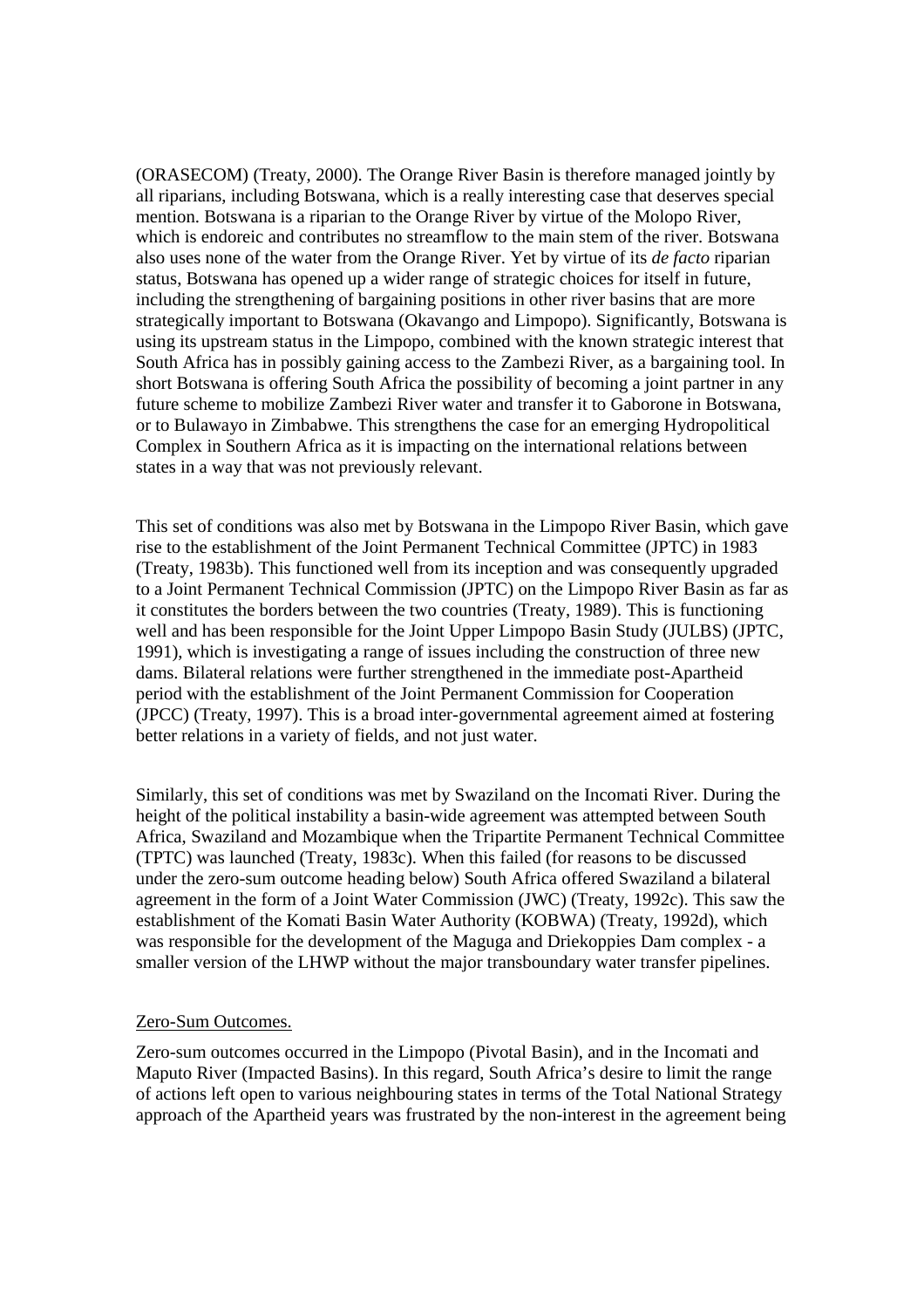offered by specific co-riparian states. This zero-sum configuration occurred when two specific conditions were met by co-riparian states:

- When the co-riparian state did not view the incentive that was offered by South Africa purely in terms of national self-interest. Stated simplistically, this means that the negotiators chose to view the offer in terms of factors other than direct material benefits to be gained by their countries if agreement were to be reached and acted accordingly.
- When the co-riparian states chose to frame the problem being confronted in ideological terms, thereby linking the narrowly defined economic benefits to a broader defined ideological struggle between capitalism and communism.

This set of conditions was met by Zimbabwe in the Limpopo River, and by Mozambique in the Limpopo, Incomati and Maputo River basins. The TPTC agreement (Treaty, 1983c) was used to manage the Limpopo, Incomati and Maputo River Basins, but Zimbabwe was left out of the negotiation process because of the high level of hostility that accompanied Zimbabwean independence as noted earlier. Mozambique, on the other hand, chose to support Zimbabwe in the so-called liberation struggle, which was against racism, colonialism and capitalism. The decision to offer this support was thus motivated almost totally by ideology, which clouded the vision of the negotiators and caused them not to view any offer of development as a legitimate offer. A few years' later attempts were made to revive the process in the form of the Limpopo Basin Permanent Technical Committee (LBPTC) involving Botswana, South Africa, Zimbabwe and Mozambique (Treaty 1986b), making this the first basin-wide agreement to be reached in Southern Africa. It failed however, and the bilateral route was followed with Botswana (refer to the Plus-Sum Outcome noted above); with Mozambique in the form of the revived TPTC in 1989; and with no agreements ever reached between South Africa and Zimbabwe.

In both of these cases - Zimbabwe and Mozambique - the co-riparian state was effectively ignored after they failed to buy into the regime being offered, and once that happened bilateral arrangements were made with the other riparian states that were willing to cooperate. The implications of this were severe for both countries, as they have been marginalized in the process, and in the post-Apartheid era at least one of these states (Mozambique) has decided to re-engage itself, but this has been from a position of gross disadvantage. This took the form of the so-called Incomaputo Agreement (Treaty, 2002) that was signed during the World Summit on Sustainable Development (WSSD) in Johannesburg. To date there is no functioning agreement with Zimbabwe, and ironically relations are strained between Zimbabwe and Mozambique - its former ally in the ideological struggle - over a number of shared rivers in which Zimbabwe is acting as a typical upstream riparian with Mozambique being impacted negatively like any typical downstream riparian where no regime is in place to regulate inter-state behavior.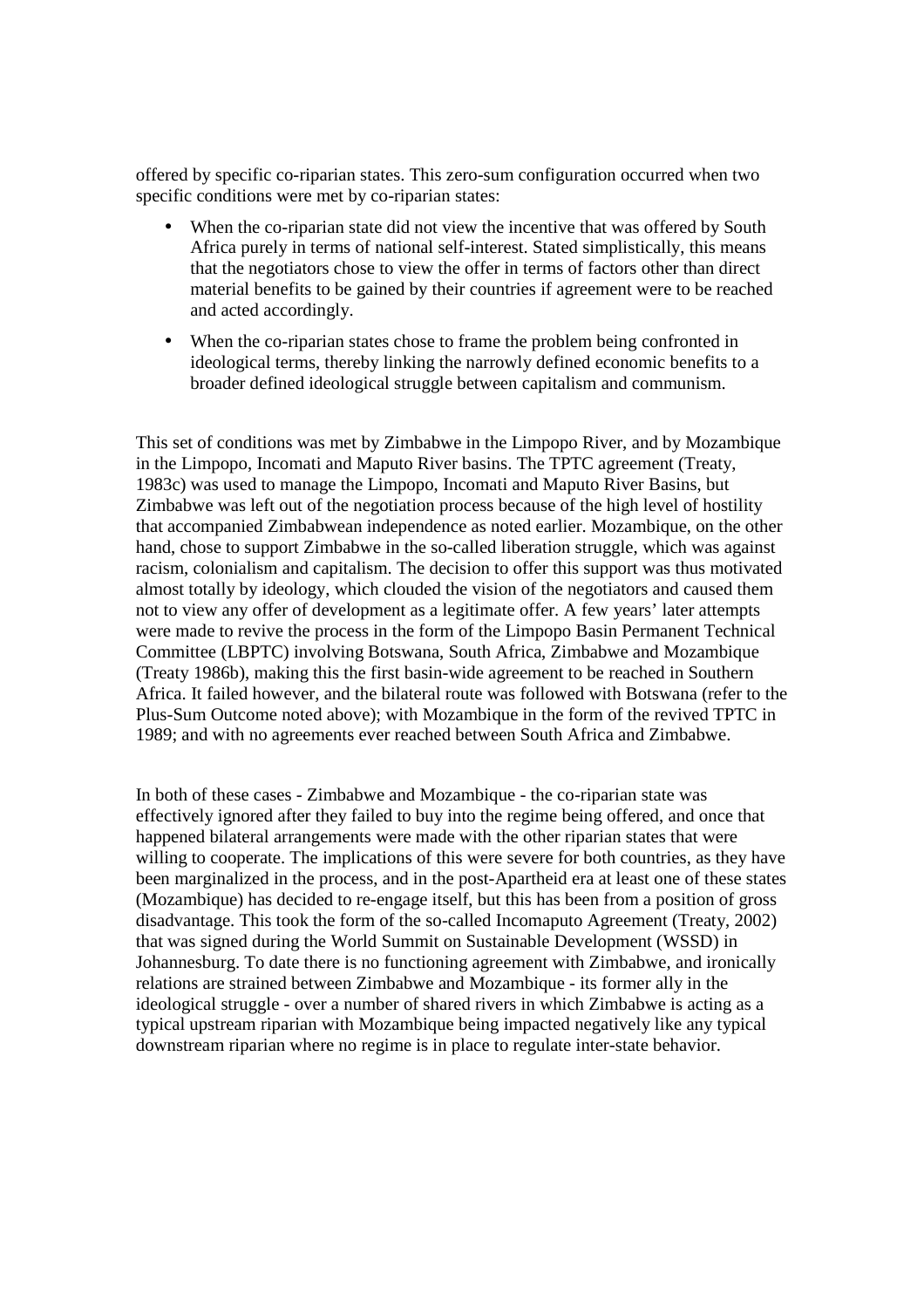# **Conclusion**

International relations between sovereign states occur in a condition of structured anarchy. One of the manifestations of this is in transboundary river basins. Regimes are useful institutions that serve to regulate inter-state behavior, and consequently provide some structure to that anarchy. In the case of South Africa, the impetus to regime creation was provided by insecurity in the face of a liberation struggle, which gave rise to an official government policy that chose to offer the "carrot" of cooperation in all spheres (with water resource management being one of these spheres) and the "stick" of military action. This resulted in a relatively sophisticated series of water management institutions in transboundary river basins, which has a positive impact in the post-Apartheid era of reconstruction and economic revitalization. This has given rise to the notion of a Hydropolitical Complex as a distinct component of the Southern African Regional Security Complex. These nuances have not been considered by Wolf *et al.,* (2003) when isolating their so-called basins at risk, because they were working off an incomplete dataset, which is encapsulated in UNEP (2002).

#### **Bibliography**

**Africa.** 1984. SADCC Moves to Tackle Drought. In *Africa*, No. 153; 74-75.

**Allan, J.A.** 2000. *The Middle East Water Question: Hydropolitics and the Global Economy.* London: IB Tauris.

**Baynham, S.** 1989. SADCC Security Issues, in *Africa Insight*, Vol. 19, No. 2; 88-95.

**Blanchon, D.** 2001. Les nouveaux enjeux géopolitiques de l'eau en Afrique Australe, in *Hérodote Revue de Géographie et de Géopolitique*. Troiseme Trimestre. No. 102; 113- 137.

**Borchert, G. & Kemp, S.** 1985. A Zambezi Aqueduct. *SCOPE/UNEP Sonderband Heft*. No. 58; 443-457.

**Borchert, G.** 1987. *Zambezi-Aqueduct.* Institute of Geography and Economic Geography, University of Hamburg, Hamburg.

**Buzan, B.** 1991. *People, States and Fear. An Agenda for International Security Studies in the Post-Cold War Era.* London: Harvester Wheatsheaf.

**Buzan, B., Wæver, O. & de Wilde, J.** 1998. *Security: A New Framework for Analysis*. London: Lynne Rienner.

**Buzan, B. & Wæver, O.** (Forthcoming). *Regions and Powers: The Structure of International Security.* London: Oxford University Press.

**Carter, C.A.** 1965. Basutoland as a Source of Water for the Vaal Basin, in *The Civil Engineer in South Africa*. Vol.7, No.10; 217-228.

**Conley, A.H.** 1995. A Synoptic View of Water Resources in Southern Africa. Paper presented at the Conference of Southern Africa Foundation for Economic Research on Integrated Development of Regional Water Resources, Nyanga, Zimbabwe, November 1995.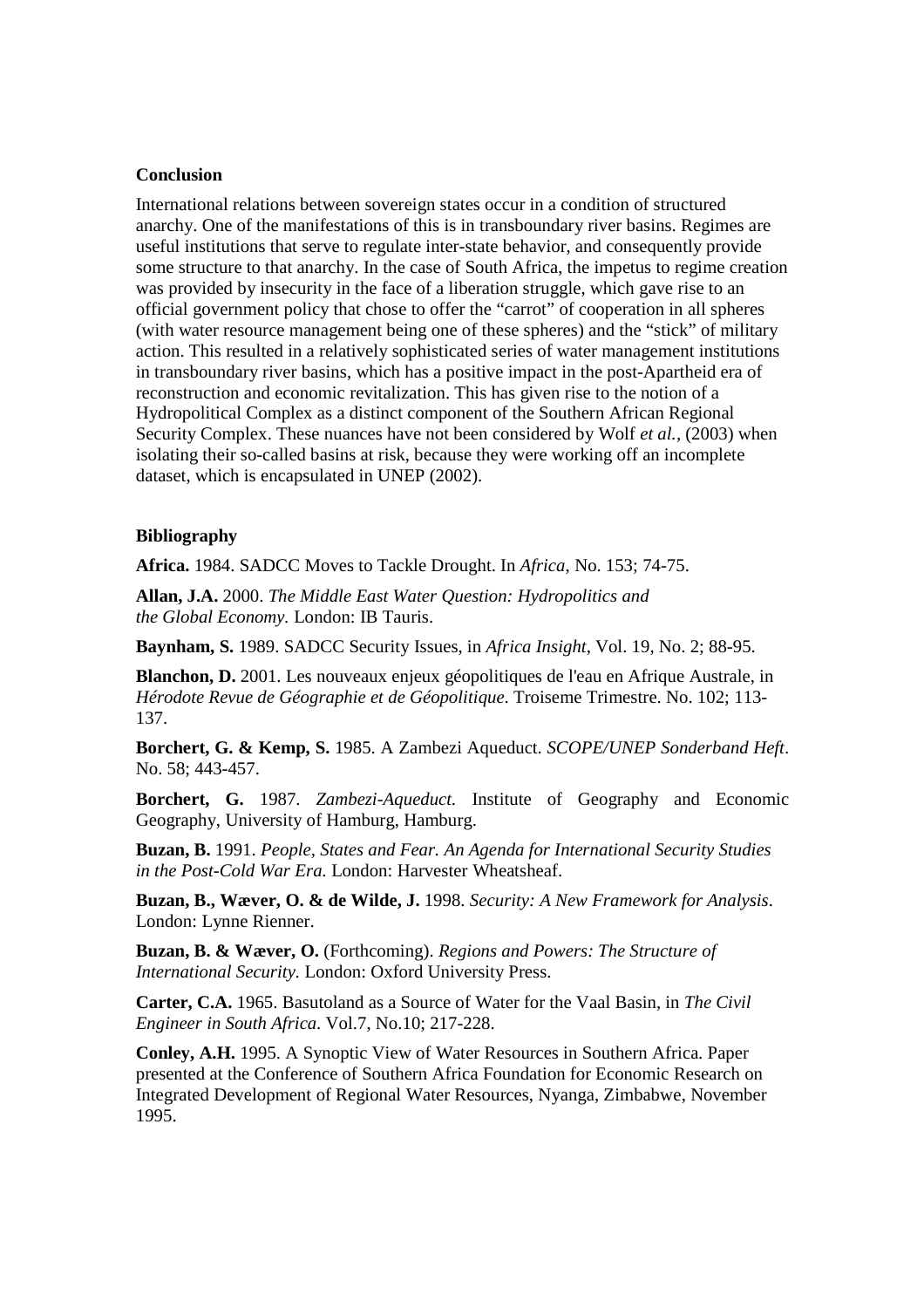**Conley, A. & van Niekerk, P.** 1998. Sustainable Management of International Waters: The Orange River Case, in **Savenije, H. & van der Zaag, P.** (Eds.) *The Management of Shared River Basins: Experiences from SADC and EU*. Page 142-159. The Hague: Netherlands Ministry of Foreign Affairs.

**Frankel, P.H.** 1984. *Pretoria's Praetorians: Civil-Military Relations in South Africa*. London: Cambridge University Press.

**Geldenhuys, D.** 1983. The Destabilization Controversy: An Analysis of a High-Risk Foreign Policy Option for South Africa, in *Conflict Studies*, No. 148; 11-26. In **Gutteridge, W.** (Ed.) 1995. *South Africa: From Apartheid to National Unity, 1981-1994*. Page 42-57. Aldershot, Hants & Brookfield, VT: Dartmouth Publishing.

**Geldenhuys, D.** 1984. *The Diplomacy of Isolation: South African Foreign Policy Making.* Johannesburg: Macmillan South Africa.

**Gutteridge, W.** 1981. South Africa: Strategy for Survival? In *Conflict Studies*, No. 131; 1-33. Reprinted in **Gutteridge, W.** (Ed.) 1995. *South Africa: From Apartheid to National Unity, 1981-1994*. Page 1-32. Aldershot, Hants & Brookfield, VT: Dartmouth Publishing.

**Gutteridge, W.** 1983. South Africa's National Strategy: Implications for Regional Security, in *Conflict Studies*, No. 148; 3-9. Reprinted in **Gutteridge, W.** (Ed.) 1995. *South Africa: From Apartheid to National Unity, 1981-1994*. Page 35-41. Aldershot, Hants & Brookfield, VT: Dartmouth Publishing.

**Geldenhuys, D.** 1990. *Isolated States: A Comparative Analysis*. Johannesburg: Jonathan Ball Publishers.

**Gutteridge, W.** 1985(a). South Africa: Evolution or Revolution? In *Conflict Studies*, No. 171; 3-39. Reprinted in **Gutteridge, W.** (Ed.) 1995. *South Africa: From Apartheid to National Unity, 1981-1994*. Page 85-120. Aldershot, Hants & Brookfield, VT: Dartmouth Publishing.

**Gutteridge, W.** 1985(b). The South Africa Crisis: Time for International Action. In *Conflict Studies*, No. 179; 1-23. Reprinted in **Gutteridge, W.** (Ed.) 1995. *South Africa: From Apartheid to National Unity, 1981-1994*. Page 123-144. Aldershot, Hants & Brookfield, VT: Dartmouth Publishing.

**Gutteridge, W.** 1990. South Africa: Apartheid's Endgame, in *Conflict Studies*, No. 228; 1-37. Reprinted in **Gutteridge, W.** (Ed.) 1995. *South Africa: From Apartheid to National Unity, 1981-1994*. Page 147-182. Aldershot, Hants & Brookfield, VT: Dartmouth Publishing.

**Heyns, P.** 2002. Interbasin Transfer of Water Between SADC Countries: A Development Challenge for the Future. In **Turton, A.R. & Henwood, R.** (Eds.) *Hydropolitics in the Developing World: A Southern African Perspective.* Pretoria: African Water Issues Research Unit (AWIRU).

**Homer-Dixon, T.F.** 1994. Environmental Scarcities and Violent Conflict: Evidence from Cases, in *International Security*, Vol. 19, No. 1; 5-40.

**James, L.H.** 1980. Total Water Strategy Needed for the Vaal Triangle: Meeting the Challenge of the Eighties. In *Construction in Southern Africa*, May, 1980; 103-111.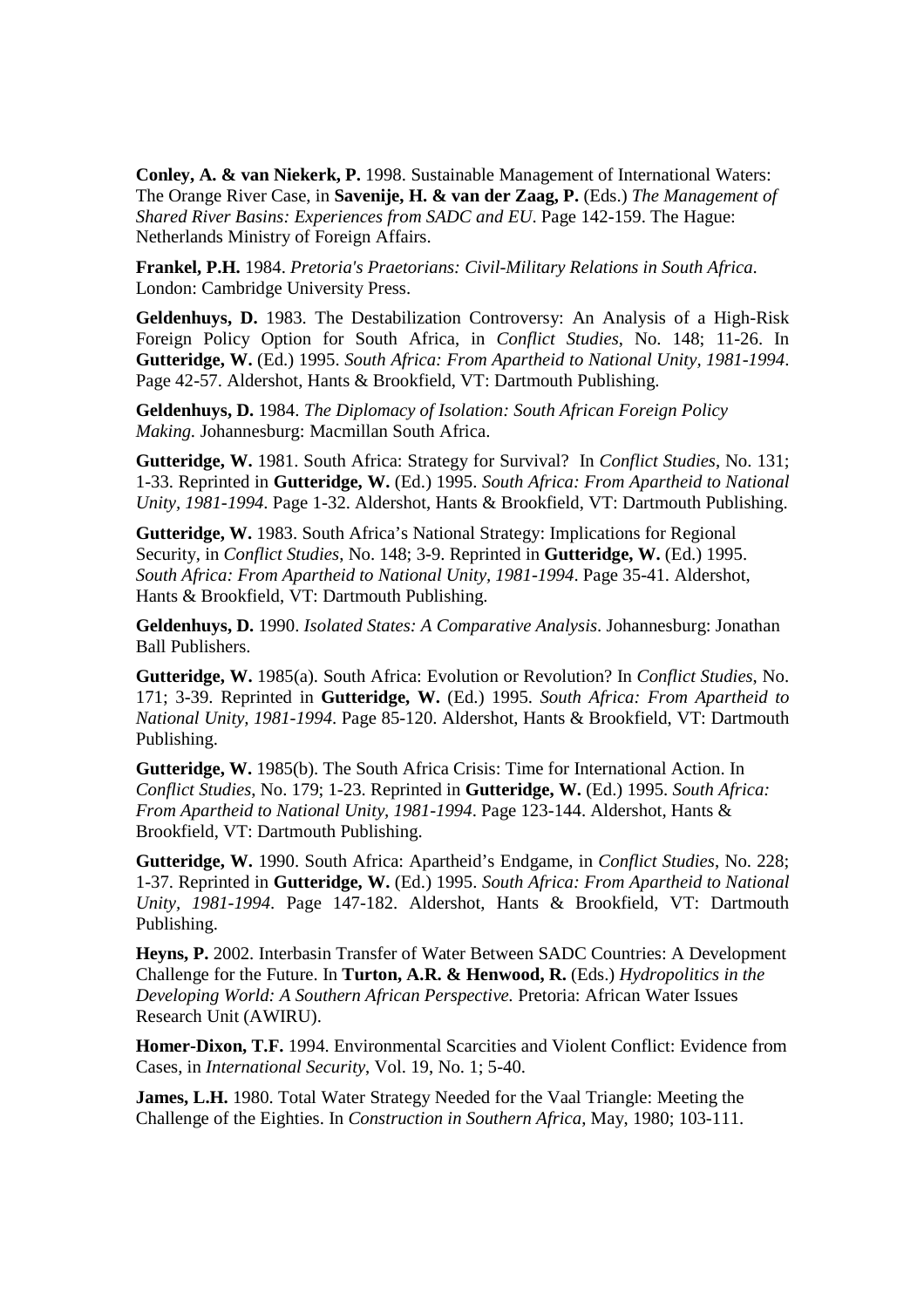**JPTC.** 1991*. Joint Upper Limpopo Basin Study. Stage 1. Main Report.* Botswana and South Africa: Joint Permanent Technical Committee on Water Affairs.

**Krasner, S.D.** 1982. Structural Causes and Regime Consequences: Regimes as Intervening Variables. In *International Organization*, Vol. 36, No. 2 (Spring); 185-205.

**Krasner, S.D.** 1983. Structural Causes and Regime Consequences: Regimes as Intervening Variables. In **Krasner, S.D.** (Ed.) *International Regimes*. Ithaca: Cornell University Press.

**Lawrence, P.** 1986. Pretoria has its way in Lesotho, in *Africa Report,* March-April 1986; 50-51.

**Midgley, D.C.** 1987. *Inter-State Water Links for the Future.* The South African Academy of Science and Arts Symposium: Water for Survival. August.

**Ninham Shand.** 1956. *Report on the Regional Development of the Water Resources of Basutoland.* Report Commissioned for the Government of Basutoland by the Director of Public Works under Terms of Reference 1290/W30 dated 11 October 1955. Cape Town: Ninham Shand.

**O'Keeffe, J., Uys, M. & Bruton, M.N.** 1992. Freshwater Systems, in **Fuggle, R.F. & Rabie, M.A.** (Eds.) 1992. *Environmental Management in South Africa.* Johannesburg: Juta & Co.

**Percival, V. & Homer-Dixon, T.** 1995. *Environmental Scarcity and Violent Conflict: The Case of South Africa.* Washington: American Association for the Advancement of Science.

**Rabie, M.A. & Day, J.A.** 1992. Rivers, in **Fuggle, R.F. & Rabie, M.A.** (Eds.) 1992. *Environmental Management in South Africa.* Johannesburg: Juta & Co.

**Schulz, M.** 1995. Turkey, Syria and Iraq: A Hydropolitical Security Complex, in **Ohlsson, L.** (Ed.) *Hydropolitics: Conflicts over Water as a Development Constraint*. London: Zed Books.

**Scudder, T., Manley, R.E., Coley, R.W., Davis, R.K., Green, J., Howard, G.W., Lawry, S.W., Martz, P.P., Rogers, P.P., Taylor, A.R.D., Turner, S.D., White, G.F. & Wright, E.P.** 1993. *The IUCN Review of the Southern Okavango Integrated Water Development Project*. Gland: IUCN Communications Division.

**Seckler, D.** 1996. The New Era of Water Resources Management: From "Dry" to "Wet" Water Savings. *IIMI Research Report No. 1*. Colombo, Sri Lanka: International Irrigation Management Institute (IIMI).

**Simon, D.** 1991. Independent Namibia One Year On, in *Conflict Studies*, No. 239; 1-27. Reprinted in **Gutteridge, W.** (Ed.) 1995. *South Africa: From Apartheid to National Unity, 1981-1994*. Page 185-211. Aldershot, Hants & Brookfield, VT: Dartmouth Publishing.

**Spitz, R. & Chaskalson, M.** 2000. *The Politics of Transition: A Hidden History of South Africa's Negotiated Settlement*. Johannesburg: Witwatersrand University Press.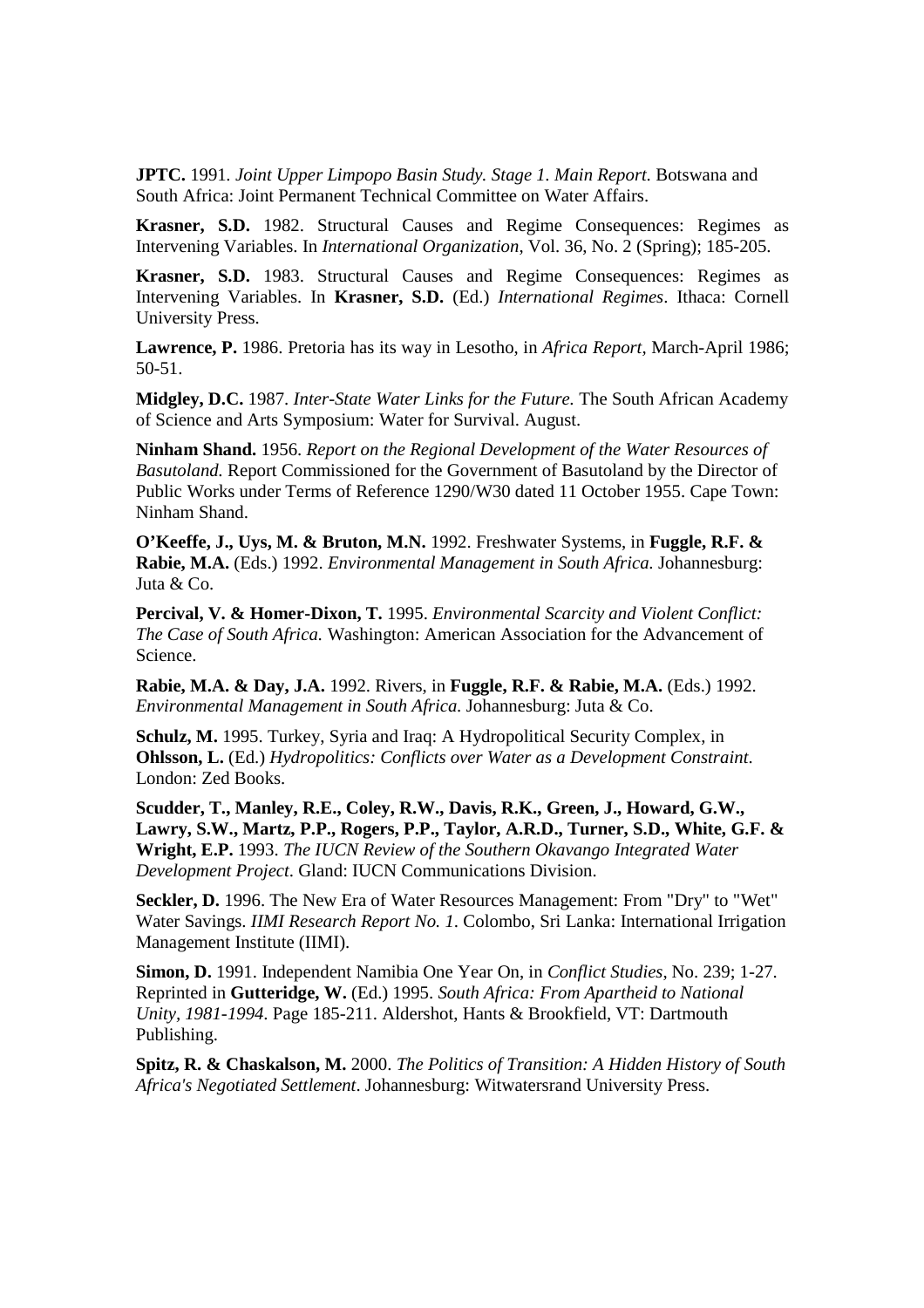**Svendsen, M., Hammond Murray-Rust, D., Harmancioglu, N. & Alpaslan, N.** 2001. Governing Closing Basins: The Case of the Gediz River in Turkey*.* In **Abernethy, C.L**. (Ed.) 2001. *Intersectoral Management of River Basins*. Colombo: International Water Management Institute (IWMI).

**Treaty.** 1926. Agreement Between South Africa and Portugal Regulating the Use of the Kunene [sic] River for the Purposes of Generating Hydraulic Power and of Inundation and Irrigation of the Mandated Territory of South-West Africa. In *League of Nations Treaty Series*, Vol. LXX, No. 1643; 315.

**Treaty.** 1964. Agreement Between the Government of the Republic of South Africa and the Government of Portugal in Regard to Rivers of Mutual Interest and the Cunene River Scheme. In *Republic of South Africa Treaty Series*. Pretoria: Government Printer.

**Treaty.** 1969(a). Agreement Between the Governments of the Republic of South Africa and Portugal Relative to the Cabora Bassa Project. In *South Africa Treaty Series*, Vol. 7; 1969.

**Treaty.** 1969(b). Agreement Between the Republic of South Africa and the Government of Portugal in Regard to the First Phase Development of the Water Resources of the Kunene [sic] River Basin. In *South Africa Treaty Series*, Vol. 1; 1969.

**Treaty.** 1983(a). Agreement Between the Government of the Republic of South Africa and the Government of the Kingdom of Swaziland with Regard to Financial and Technical Assistance for the Construction of a Railway Link in the Kingdom of Swaziland.

**Treaty.** 1983(b). Agreement Between the Government of the Republic of South Africa and the Government of Botswana with Regard to the Establishment of a Joint Permanent Technical Committee.

**Treaty.** 1983(c). Agreement Between the Government of the Kingdom of Swaziland, the Government of the People's Republic of Mozambique and the Government of the Republic of South Africa Relative to the Establishment of a Tripartite Permanent Technical Committee. Signed at Pretoria on 17 February 1983. In *South Africa Treaty Series*, No. 12; 1986.

**Treaty.** 1984(a). Agreement of non-Aggression and Good Neighbourliness Between the Government of the Republic of South Africa and the Government of the People's Republic of Mozambique. In *South Africa Treaty Series*, Vol. 14; 1986.

**Treaty.** 1984(b). Agreement Between the Governments of the Republic of South Africa, the People's Republic of Mozambique and the Republic of Portugal Relating to the Cahora [sic] Bassa Project. In *South Africa Treaty Series*, Vol. 15; 1986.

**Treaty.** 1986(a). Treaty on the Lesotho Highlands Water Project between the Government of the Republic of South Africa and the Government of the Kingdom of Lesotho. 85 pp.

**Treaty.** 1986(b). Agreement Between the Government of the Republic of Botswana, the Government of the People's Republic of Mozambique, the Government of the Republic of South Africa and the Government of the Republic of Zimbabwe Relative to the Establishment of the Limpopo Basin Permanent Technical Committee. 4pp.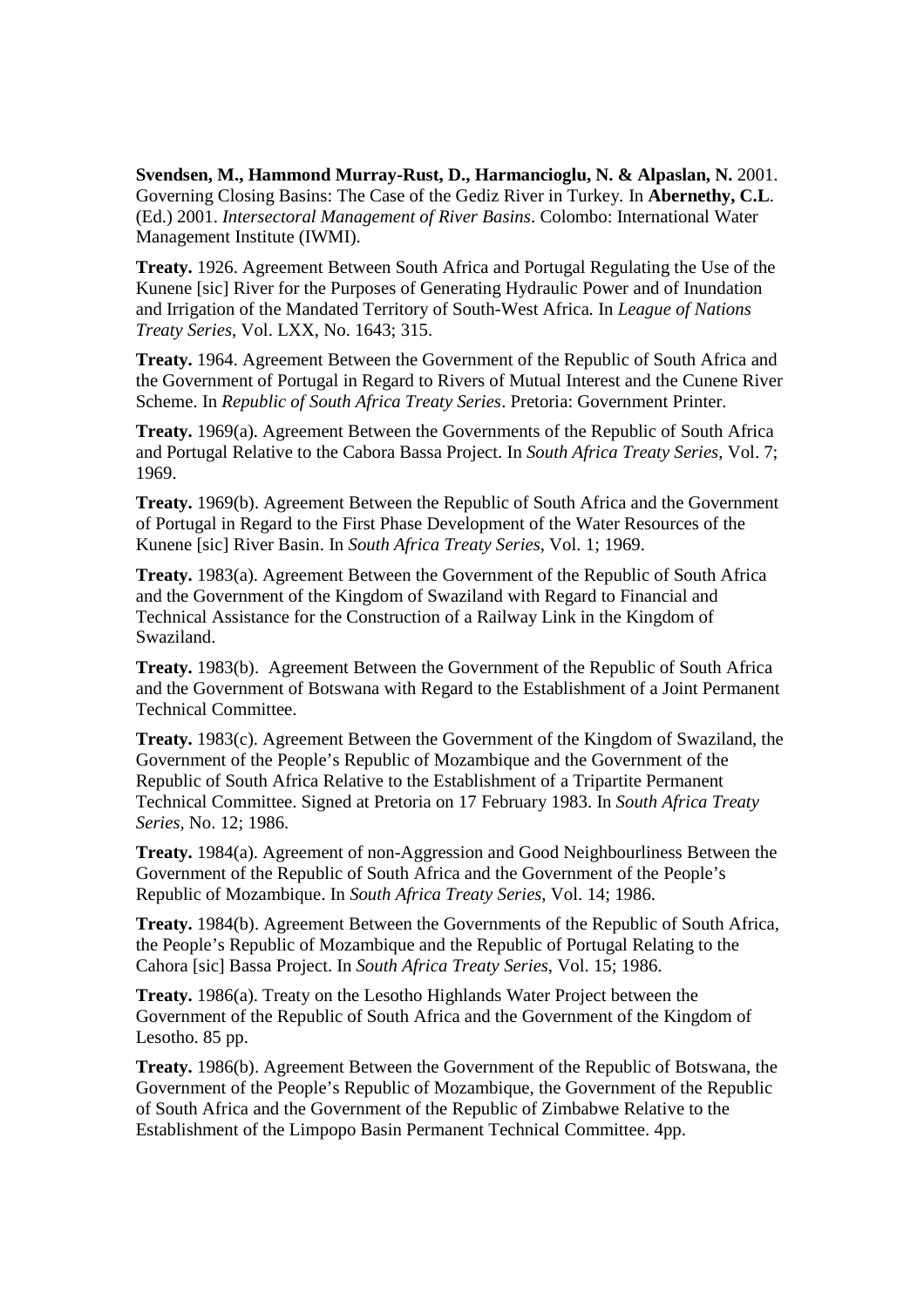**Treaty.** 1987. Cooperation Agreement Between the Government of the Republic of South Africa and the Transitional Government of National Unity of South-West Africa / Namibia Regarding the Control, Development and Utilization of the Water from the Orange River. Signatory Document, signed by Representatives of Two Governments. Windhoek, 13 November 1987. 5 Pp.

**Treaty.** 1989. Agreement Between the Government of the Republic of South Africa and the Government of Botswana with Regard to the Establishment of a Joint Permanent Technical Commission.

**Treaty.** 1992(a). Agreement Between the Government of the Republic of South Africa and the Government of the Republic of Namibia on the Establishment of a Permanent Water Commission. Signatory Document, signed by Representatives of the Two Governments. Noordoewer, 14 September 1992. 9 Pp.

**Treaty.** 1992(b). Agreement on the Vioolsdrift and Noordoewer Joint Irrigation Scheme Between the Government of the Republic of South Africa and the Government of the Republic of Namibia. Signatory Document, signed by Representatives of the Two Governments. Noordoewer, 14 September 1992. 33 Pp.

**Treaty.** 1992(c). Treaty on the Establishment and Functioning of the Joint Water Commission between the Government of the Kingdom of Swaziland and the Government of the Republic of South Africa. Signatory Document, signed by Representatives of Two Governments. Mbabane, 13 March 1992. 17 Pp.

**Treaty.** 1992(d). Treaty on the Development and Utilization of the Water Resources of the Komati River Basin between the Government of the Republic of South Africa and the Government of the Kingdom of Swaziland. Signatory Document, signed by Representatives of Two Governments. Mbabane, 13 March 1992. 51 Pp.

**Treaty.** 1997. Agreement Between the Government of the Republic of South Africa and the Government of the Republic of Botswana for the Establishment of a Joint Permanent Commission for Cooperation. 4 Pp.

**Treaty.** 1999. Protocol VI to the Treaty on the Lesotho Highlands Water Project. Supplementary Arrangements Regarding the System of Governance for the Project. Signatory Document, signed by Representatives of the Two Governments. Pretoria, 4 June 1999. 25 Pp.

**Treaty.** 2000. Agreement Between the Governments of the Republic of Botswana, the Kingdom of Lesotho, the Republic of Namibia, and the Republic of South Africa on the Establishment of the Orange-Senqu River Commission. Signatory Document, signed by Representatives of the Four Governments. Windhoek, 3 November 2000. 11 Pp.

**Treaty.** 2002. Tripartite Interim Agreement Between the Republic of Mozambique and the Republic of South Africa and the Kingdom of Swaziland for Cooperation on the Protection and Sustainable Utilization of the Water Resources of the Incomati and Maputo Watercourses. Signatory Document, signed by Representatives of the Three Governments. Johannesburg, 29 August 2002. 48 Pp.